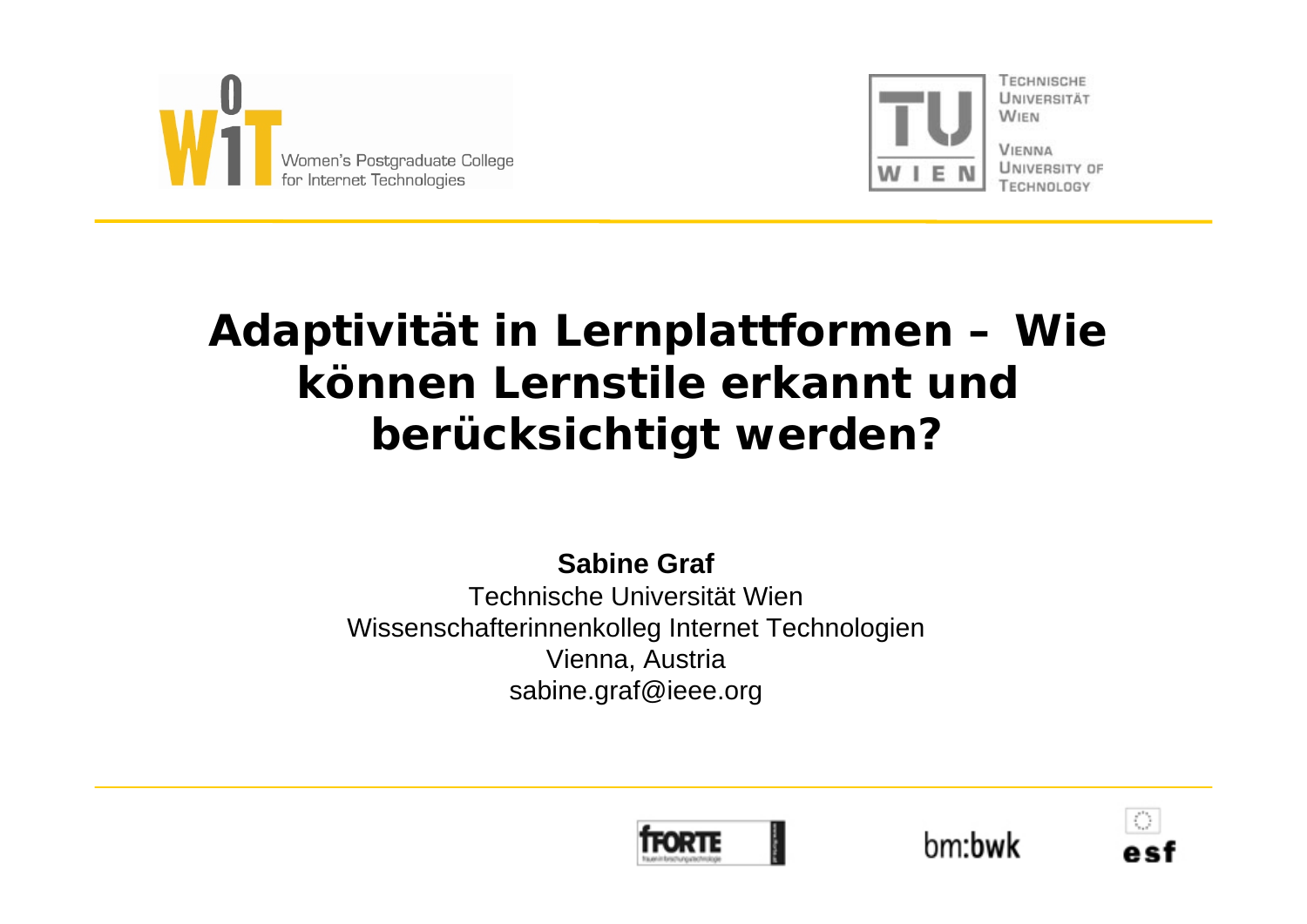

- What are learning styles?
- Why shall we incorporate learning styles?
- How can learning styles be identified in learning management systems
- **How can cognitive abilities help in this detection** process?
- How can adaptivity with respect to learning styles be presented in LMS?
- Conclusions and Future Research Directions

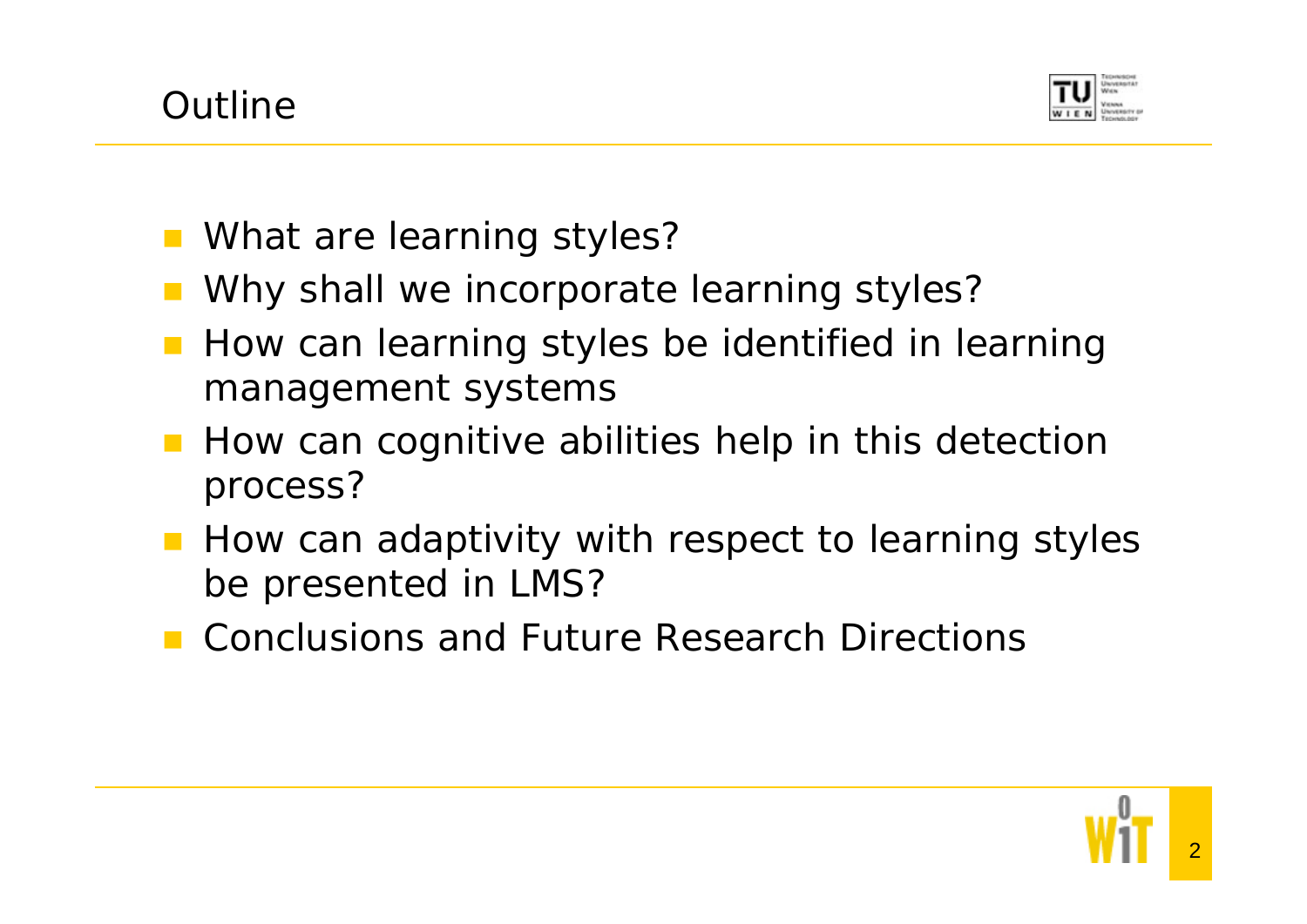

 $\mathbb{R}^n$ Complex and partially inconsistent research area

- $\bullet$ More than 70 different learning style models
- Lot of research in the last 30 years
- But still several important questions are open
	- o What are learning styles?

"a description of the attitudes and behaviours which determine an individual's preferred way of learning" (Honey & Mumford, 1992)

"characteristic strengths and preferences in the ways they [learners] take in and process information" (Felder, 1996)

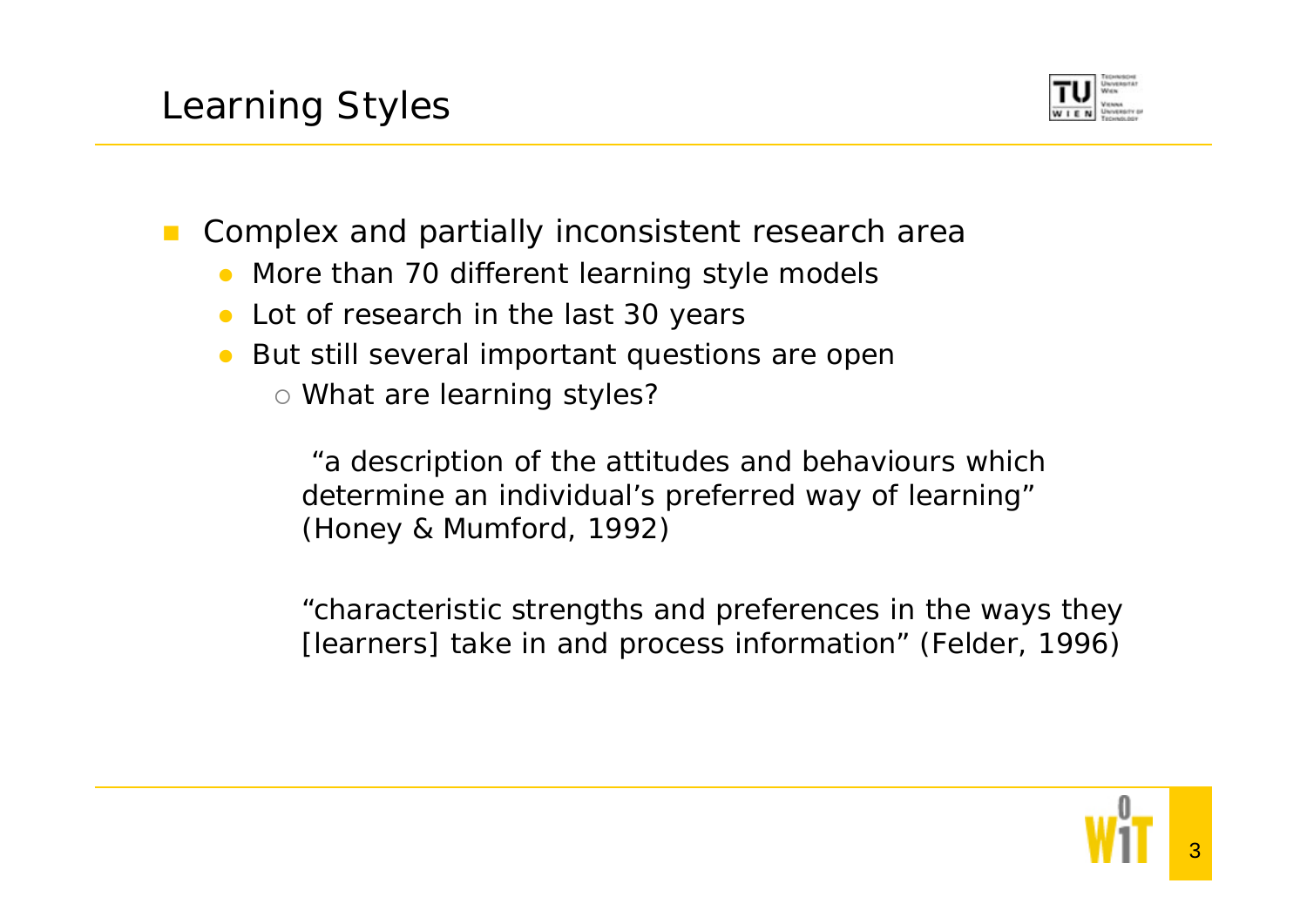

#### $\bullet$ Other open issues:

- $\circ$  Are learning styles stable over time?
- o How can learning styles be measured?
- { Relationships between models are not clear
- Essential questions for incorporating learning styles { Does students really prefer different ways of learning? According to educational theories & experiments  $\rightarrow$  yes
	- { Does matching/mismatching courses effect learning? According to educational theories  $\rightarrow$  yes Experiments provide inconsistent results



4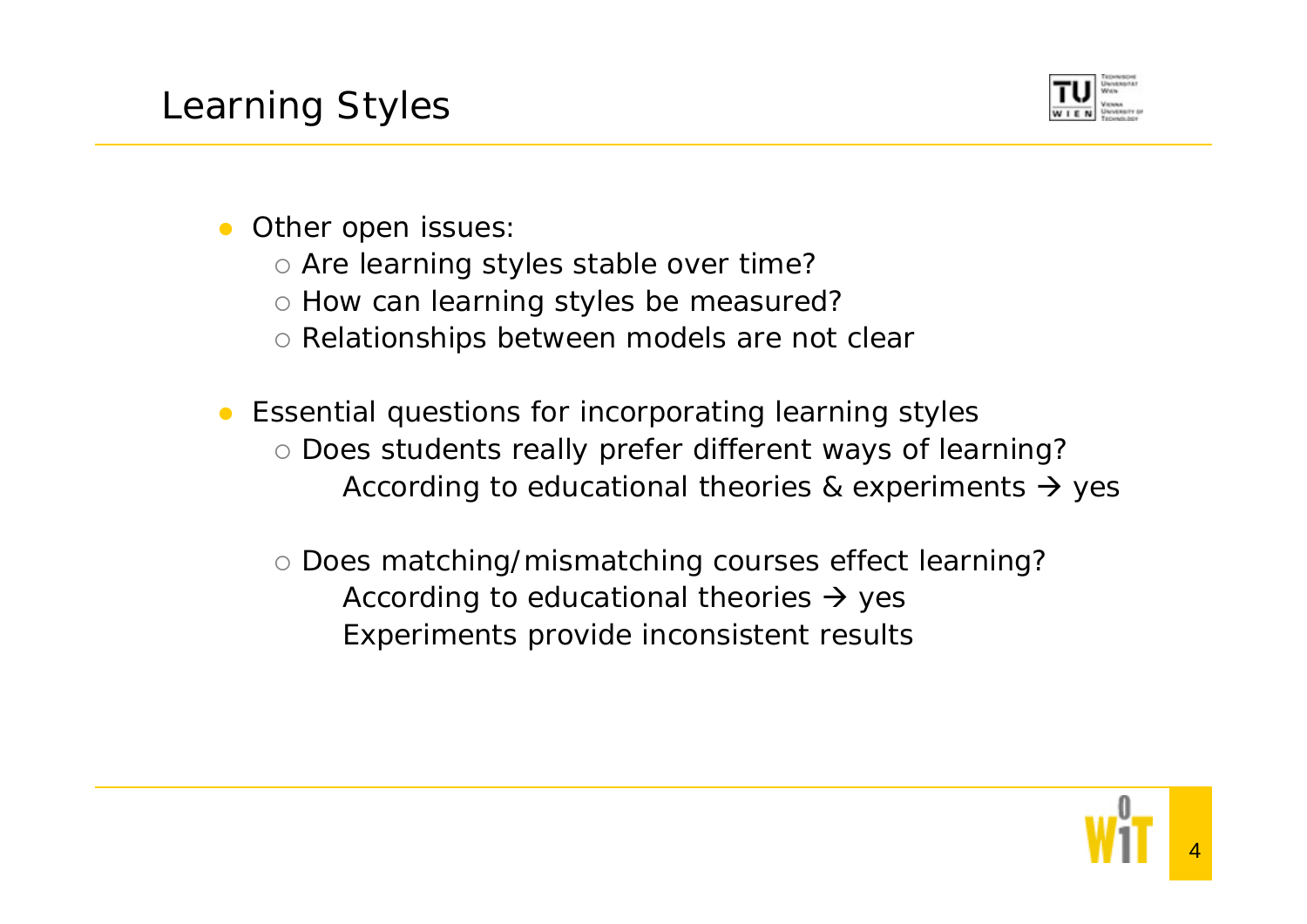

Adaptive systems aim at providing adaptivity

- $\bullet$  AHA!
- **TANGOW**
- **INSPIRE**
- $\bullet$  ...

# **Limitations**

- $\bullet$  are either developed for specific content (e.g. accounting) or for specific features (e.g. adaptive quizzes)
- content cannot be reused
- are not often used



5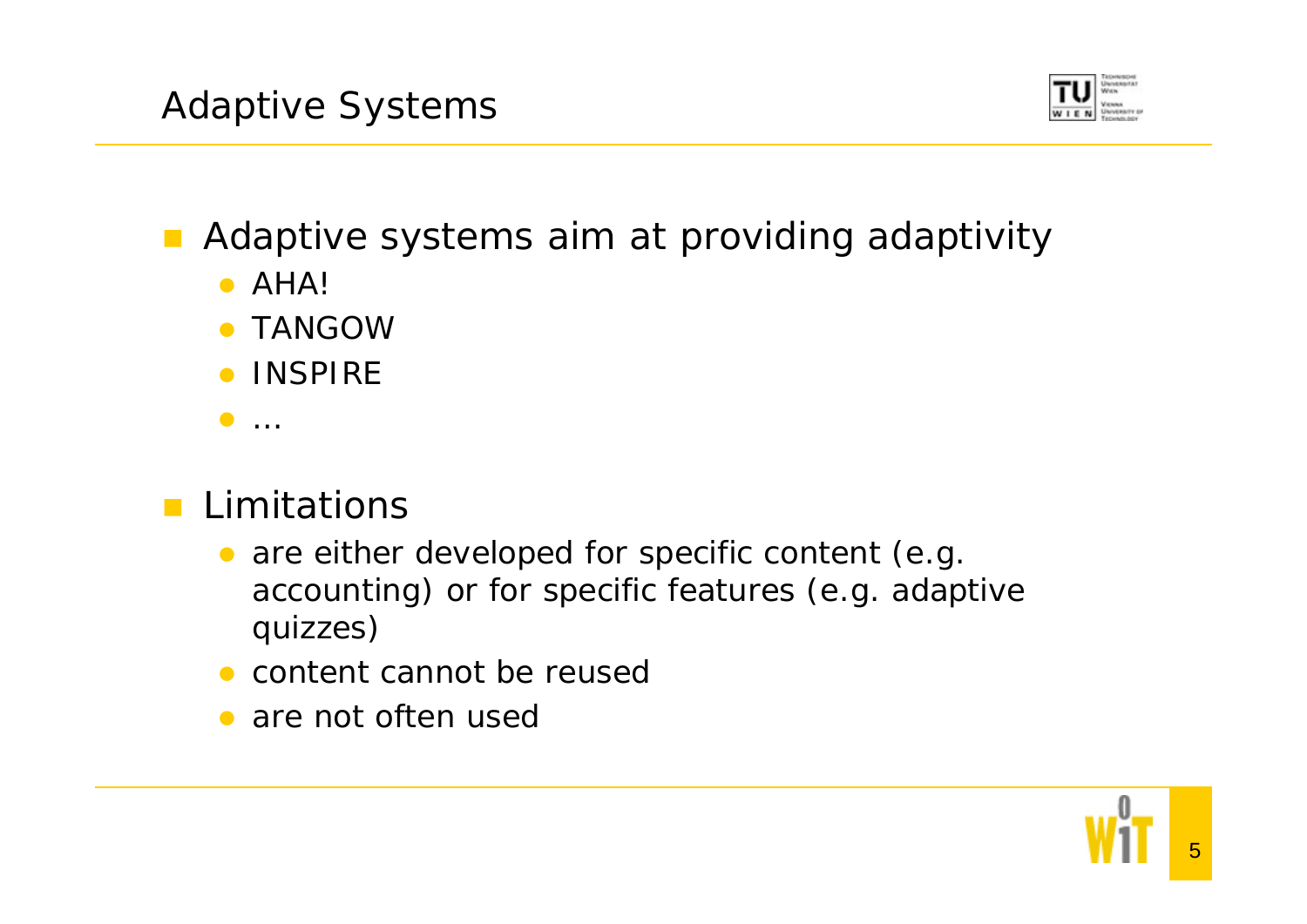

- **Learning Management Systems (e.g., Moodle,** Blackboard, WebCT, …) are developed to support authors/teachers to create courses
	- provide a lot of different features
	- $\bullet$ domain-independent
	- $\bullet$ content can be reused in other LMS
	- are often used in e-education
	- provide only little or in most cases no adaptivity

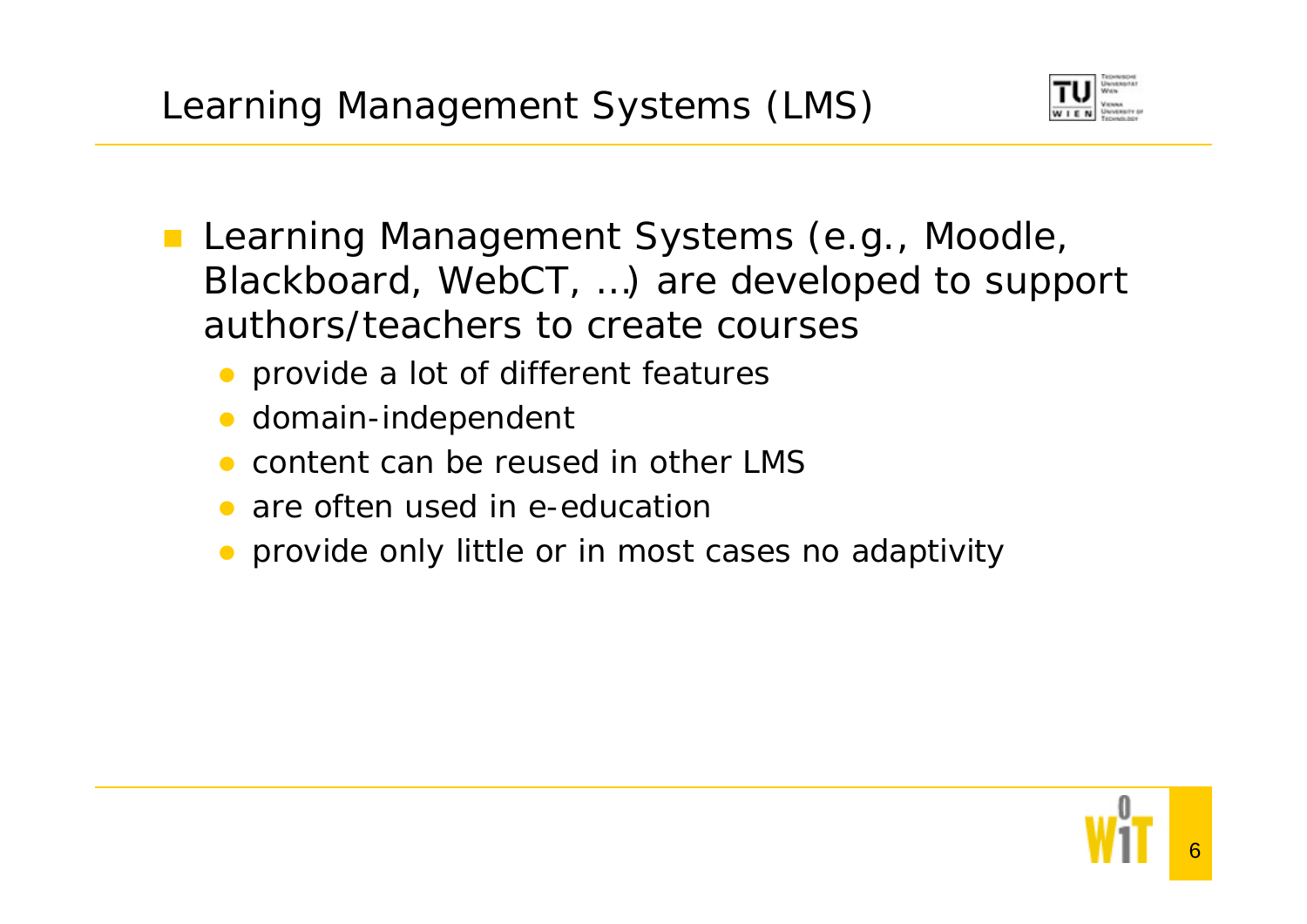

- **How to incorporate learning styles in LMS?** 
	- How to identify learning styles automatically based on the behaviour of learners?
	- How to improve the detection process of learning styles by the use of additional sources?
	- How to provide adaptivity based on learning styles in LMS?

## General aims

- Developing and evaluating a concept for LMS in general that enables the systems to incorproate learning styles
- Teachers should have as little as possible additional effort

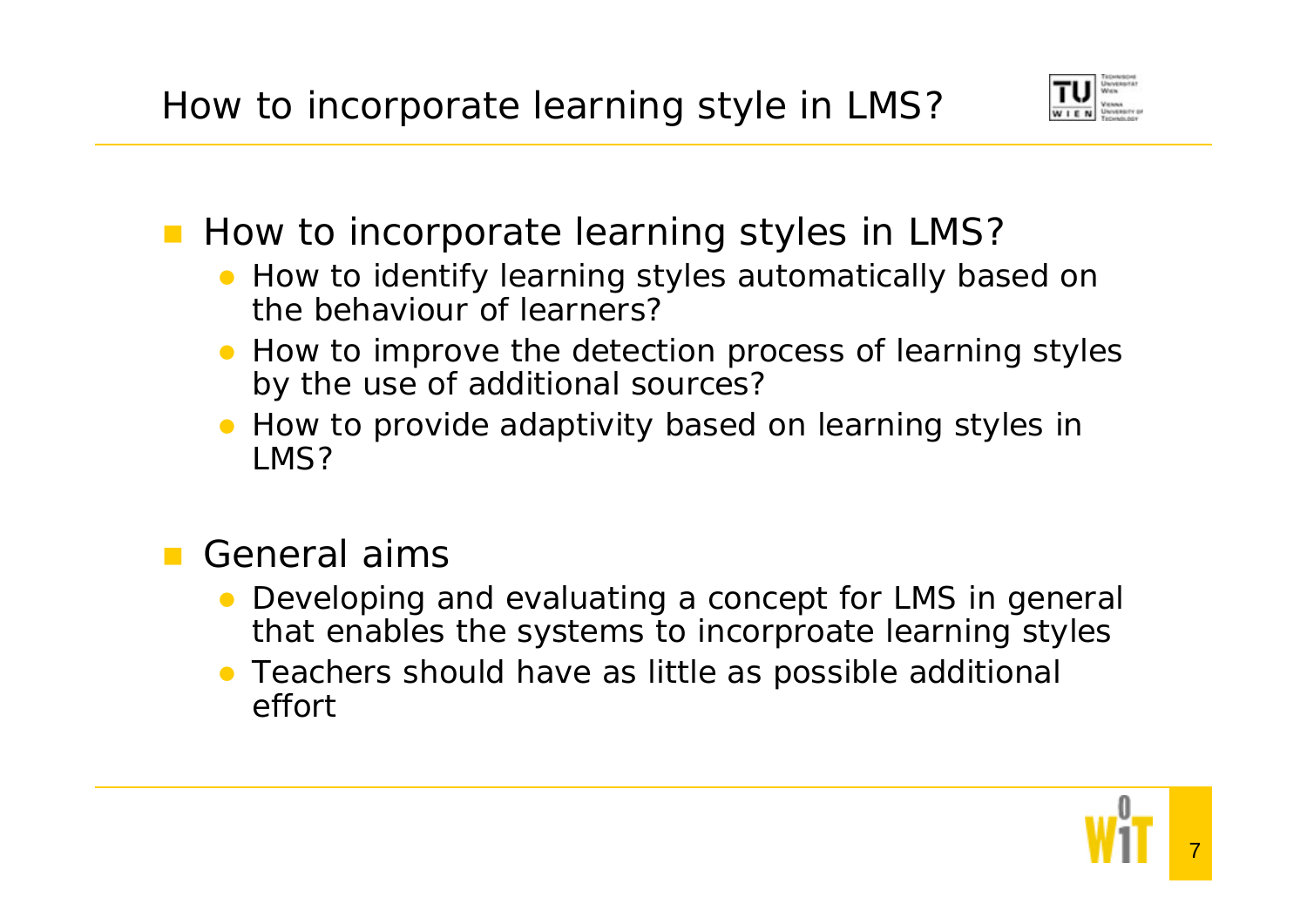

- $\mathcal{L}^{\mathcal{L}}$ Each learner has a preference on each of the dimensions
- Dimensions:
	- Active Reflective learning by doing – learning by thinking things through group work – work alone
	- Sensing Intuitive concrete material – abstract materialmore practical – more innovative and creative patient / not patient with details standard procedures – challenges
	- Visual Verbal

learning from pictures – learning from words

• Sequential – Global learn in linear steps – learn in large leaps good in using partial knowledge – need "big picture" serial – holistic





8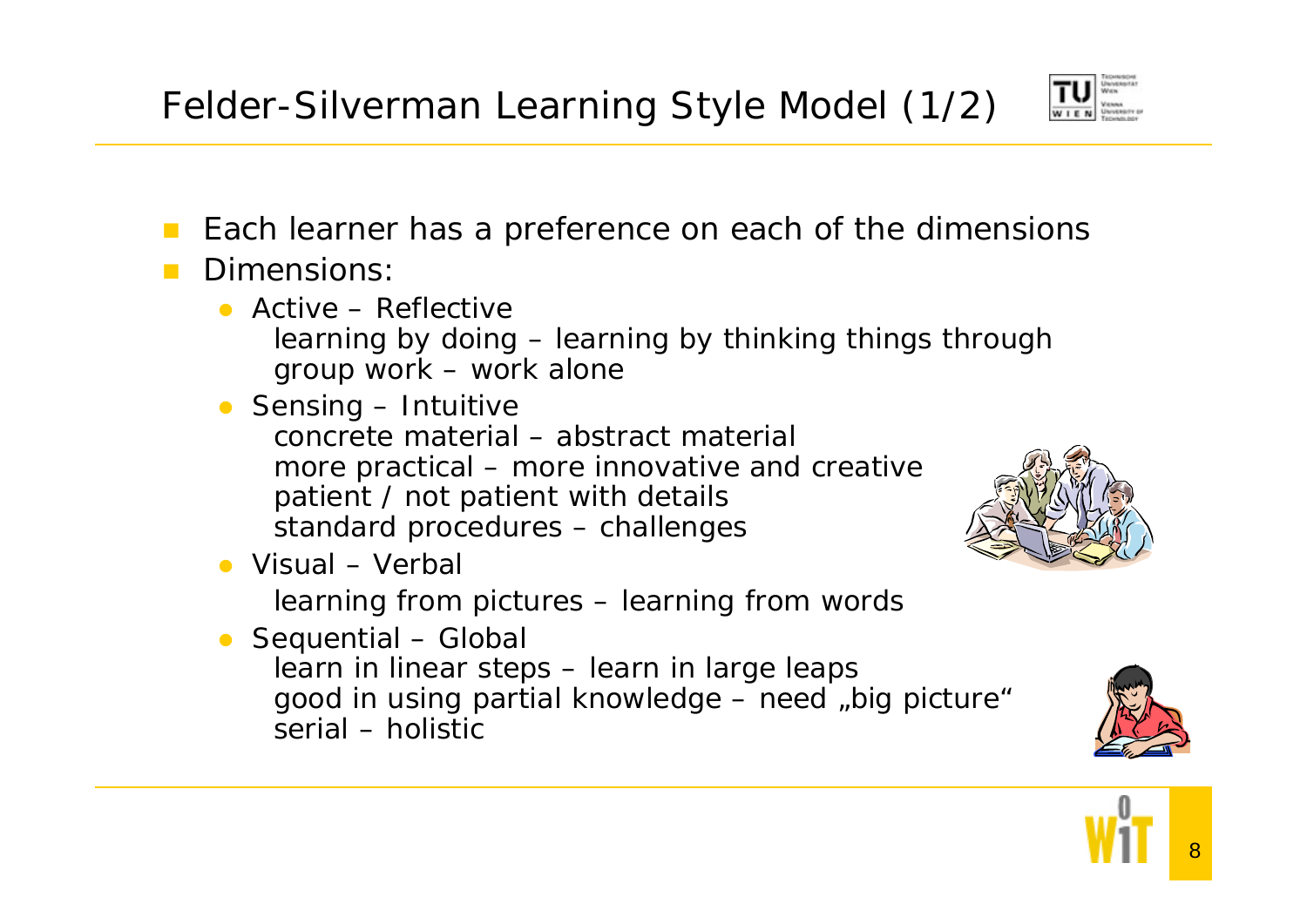Felder-Silverman Learning Style Model (2/2)



 $\mathcal{L}^{\mathcal{L}}$ Scales of the dimensions:



 $\rightarrow$  Strong preference but no support  $\rightarrow$  problems

- $\mathcal{C}^{\mathcal{A}}$  Differences to other learning style models:
	- $\bullet$  Combines major learning style models (Kolb, Pask, Myers-Briggs Type Indicator)
	- $\bullet$ New way of combining and describing learning styles
	- $\bullet$ Describes learning style in more detail (Types <-> Scale)
	- $\bullet$ Represents also balanced preferences
	- $\bullet$ Describes tendencies

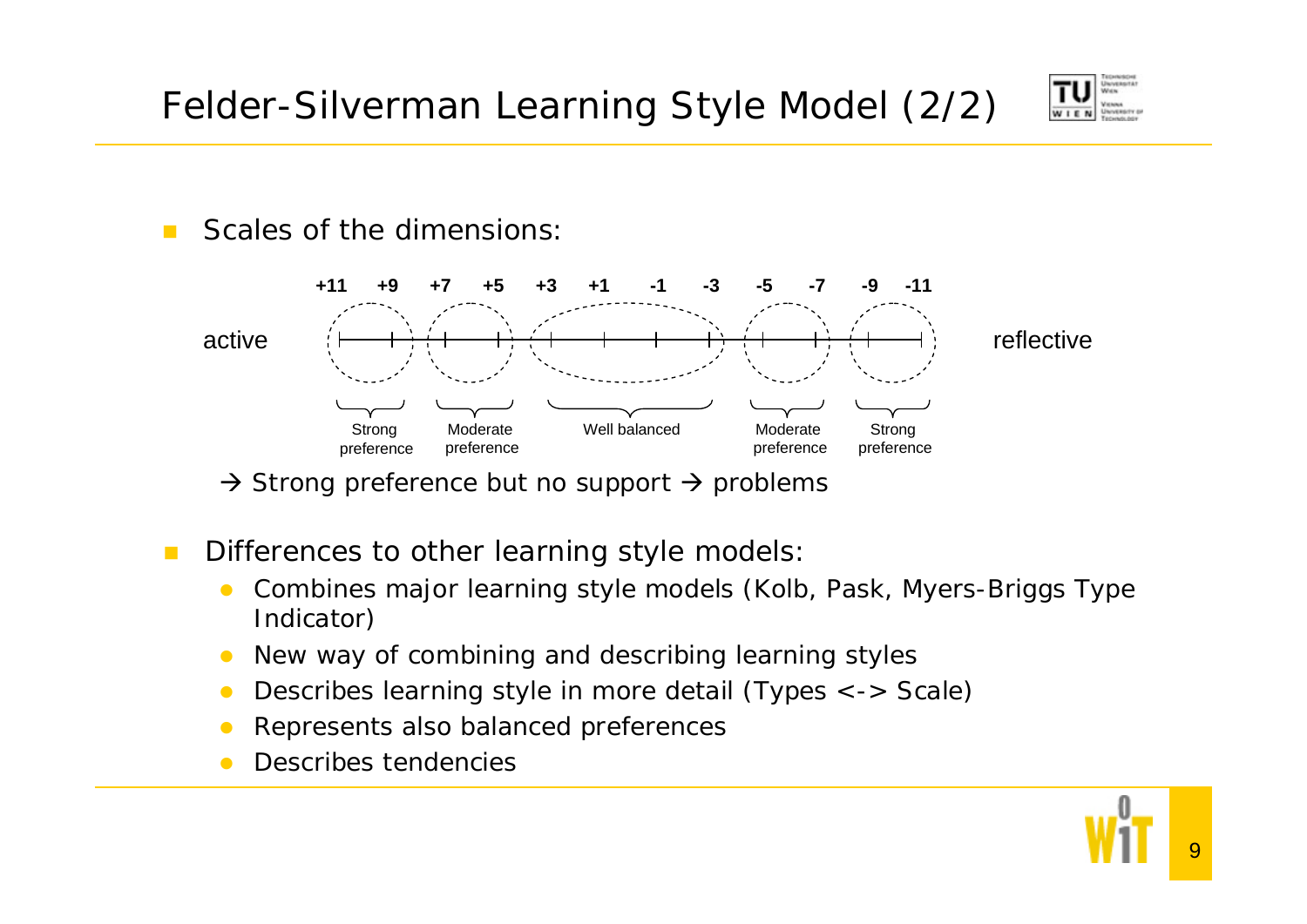

# **How to identify learning styles?**

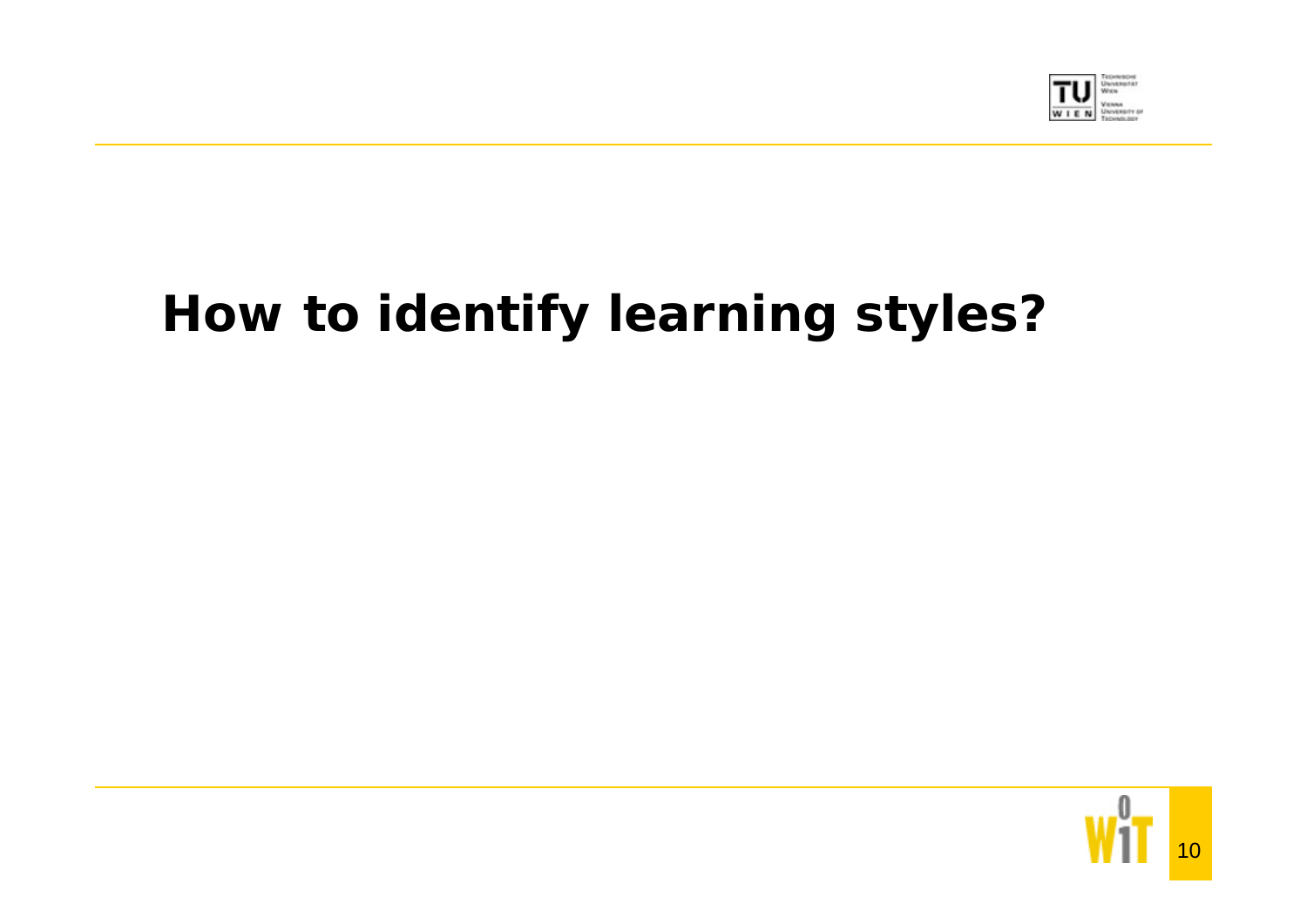

**Collaborative student modelling** 

- "Index of Learning Styles" (ILS) questionnaire
	- o 44 questions (11 for each dimension)
	- o Online available
- Problems with questionnaires
	- { Reliability & validity of the instrument
	- { Motivate students to fill it out
	- { Non-intentional influences
	- o Can be done only once

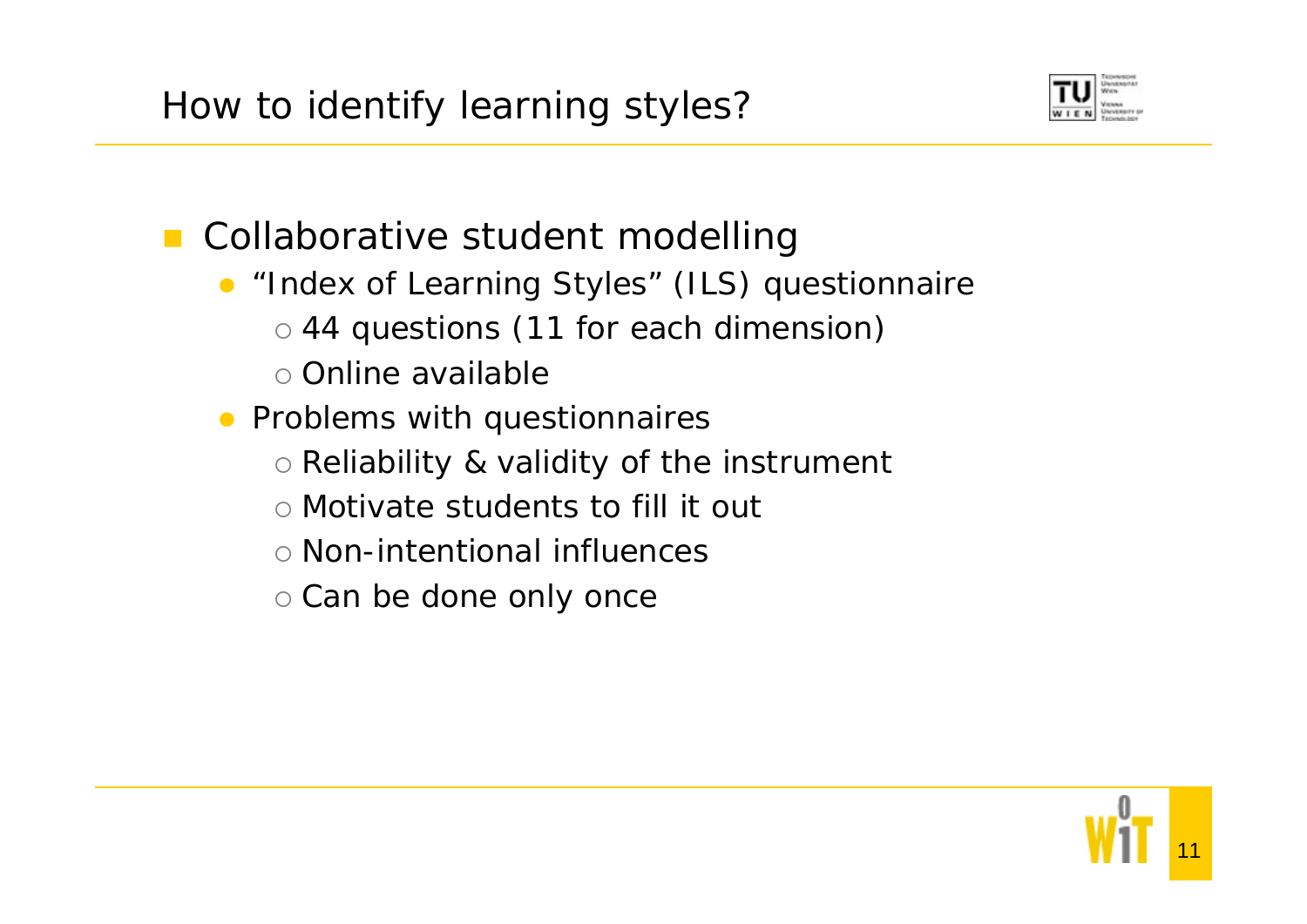

Automatic student modelling

- What are students really doing in an online course?
- $\bullet$ Infer their learning styles from their behaviour
- **Advantages:** 
	- { Students have no additional effort
	- $\circ$  Can be updated frequently  $\rightarrow$  higher tolerance
- **•** Problem/Challenge:
	- $\circ$  Get enough reliable information to build a robust student model
		- $\rightarrow$  certain amount of data about the behaviour
		- $\rightarrow$  use information related to learning styles as additional source

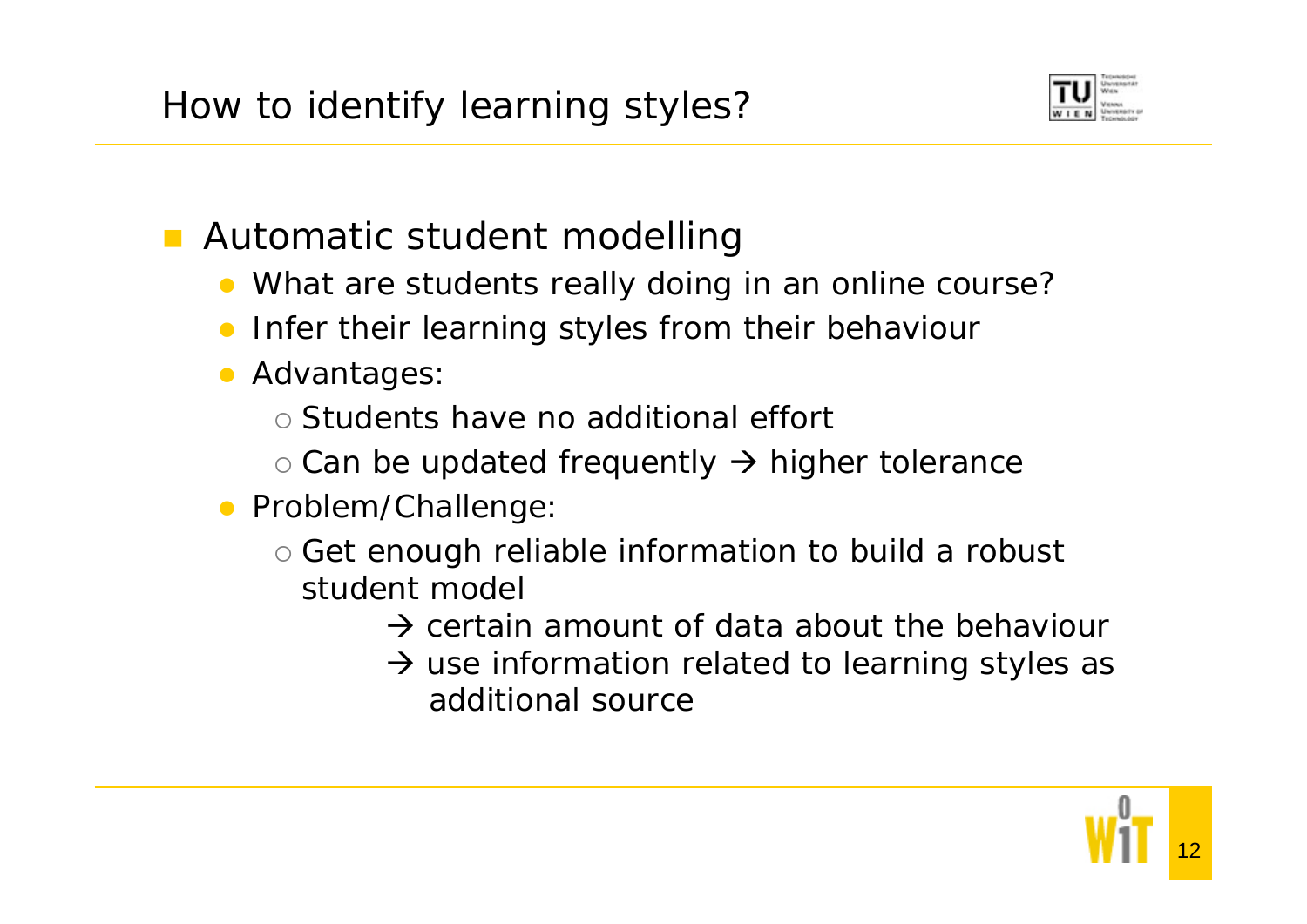

### Determining relevant behaviour

- $\bigcirc$ Incorporated features and patterns
- $\bigcap$ Classification of occurrence of behaviour
- $\bigcirc$ Relevant patterns for learning style dimensions
- Building a model for inferring learning styles
	- $\bigcap$ Method for building ordered data
	- $\bigcirc$ Data-driven approach
	- $\bigcap$ Literature-based approach
- Evaluation

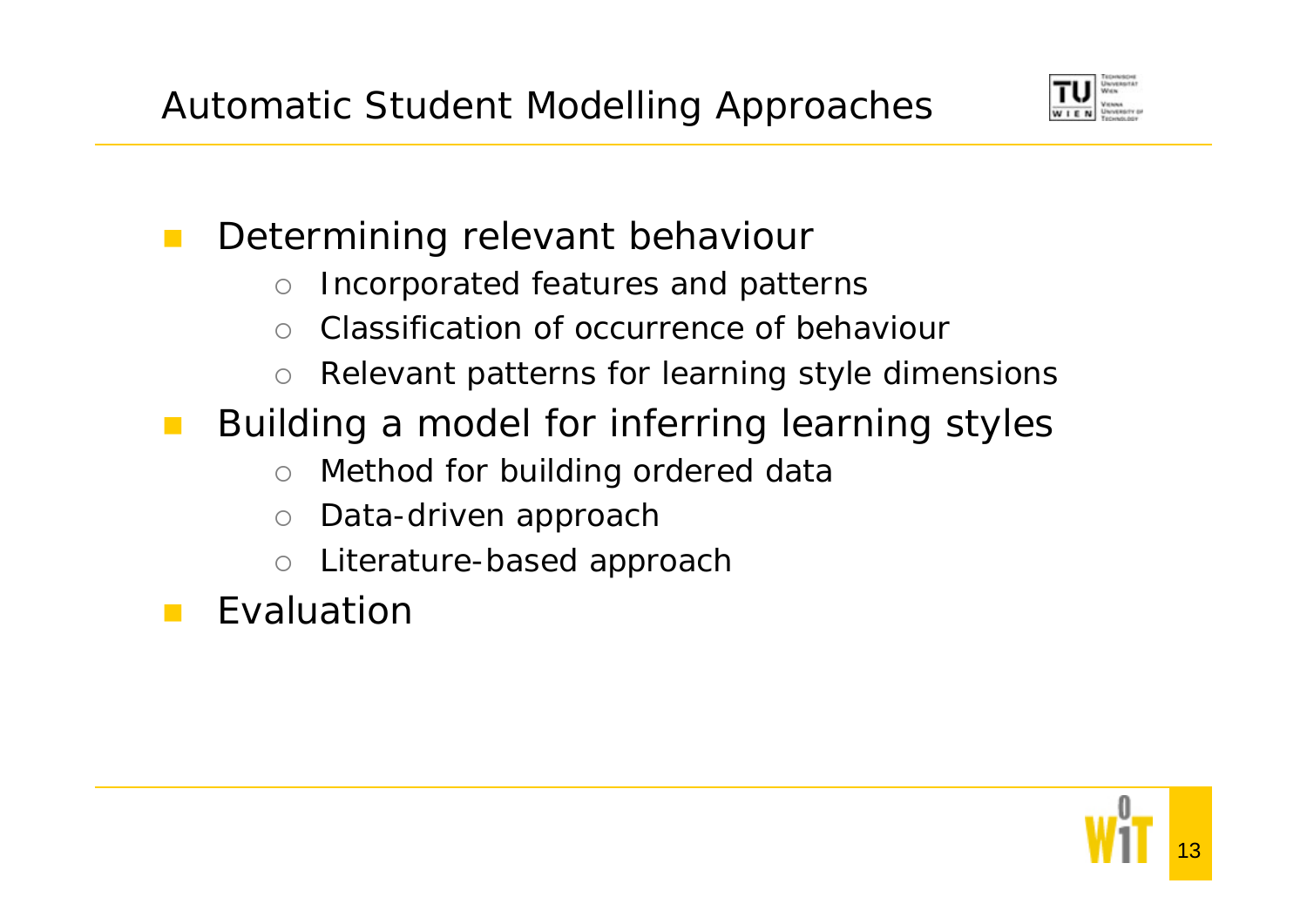Universität **Dungalow** as

- $\mathcal{L}^{\mathcal{L}}$  Felder and Silverman describe how learners with specific preferences act in learning situations
- $\mathcal{L}^{\mathcal{A}}$ Mapped the behaviour to online-learning
- $\mathcal{L}^{\mathcal{A}}$  Only commonly used features are considered:
	- $\bullet$ Content objects
	- $\bullet$ Outlines
	- $\bullet$ Examples
	- Self-assessment tests
	- **Exercises**
	- $\bullet$ Discussion Forum

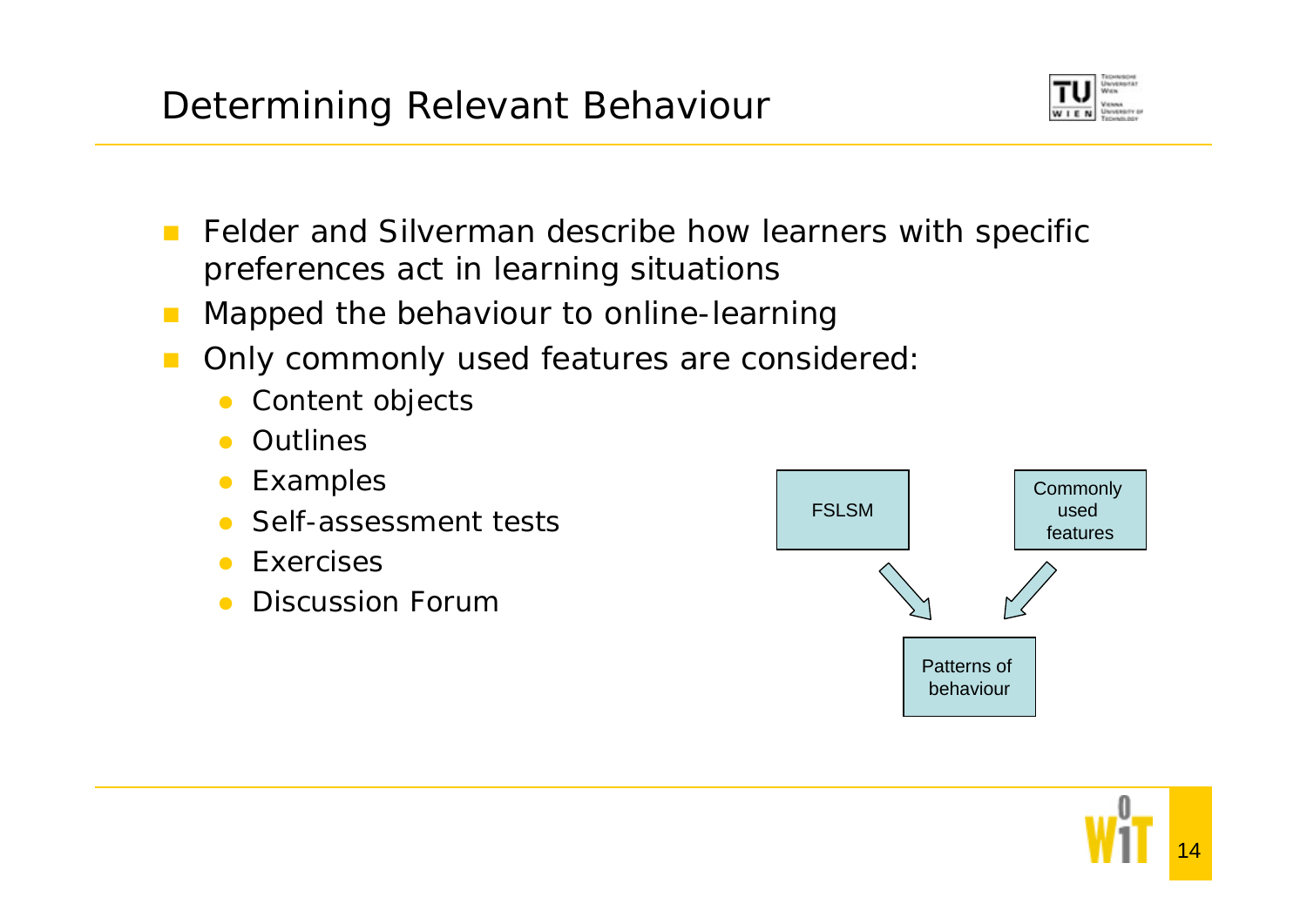

| <b>Active/Reflective</b>    | <b>Sensing/Intuitive</b>    | <b>Visual/Verbal</b> | <b>Sequential/Global</b> |
|-----------------------------|-----------------------------|----------------------|--------------------------|
| selfass_visit (+)           | ques_detail $(+)$           | forum_visit $(-)$    | ques_detail $(+)$        |
| $exercise\_visit (+)$       | ques_facts $(+)$            | forum_stay $(-)$     | ques_overview (-)        |
| $exercise\_stay (+)$        | ques_concepts (-)           | $form\_post(-)$      | ques_interpret (-)       |
| example_stay $(-)$          | selfass_visit (+)           | ques_graphics $(+)$  | ques_develop (-)         |
| content_visit (-)           | selfass_result_duration (+) | ques_text $(-)$      | outline_visit (-)        |
| content_stay $(-)$          | selfass_duration $(+)$      | content_visit (-)    | outline_stay (-)         |
| outline_stay (-)            | $excise\_visit (+)$         |                      | navigation_skip (-)      |
| selfass_duration (-)        | ques_rev_later $(+)$        |                      | overview_visit (-)       |
| selfass_result_duration (-) | ques_develop (-)            |                      | overview_stay (-)        |
| selfass_twice_wrong (+)     | example_visit $(+)$         |                      |                          |
| forum_visit $(-)$           | example_stay $(+)$          |                      |                          |
| forum_post $(+)$            | content_visit (-)           |                      |                          |
|                             | content_stay (-)            |                      |                          |

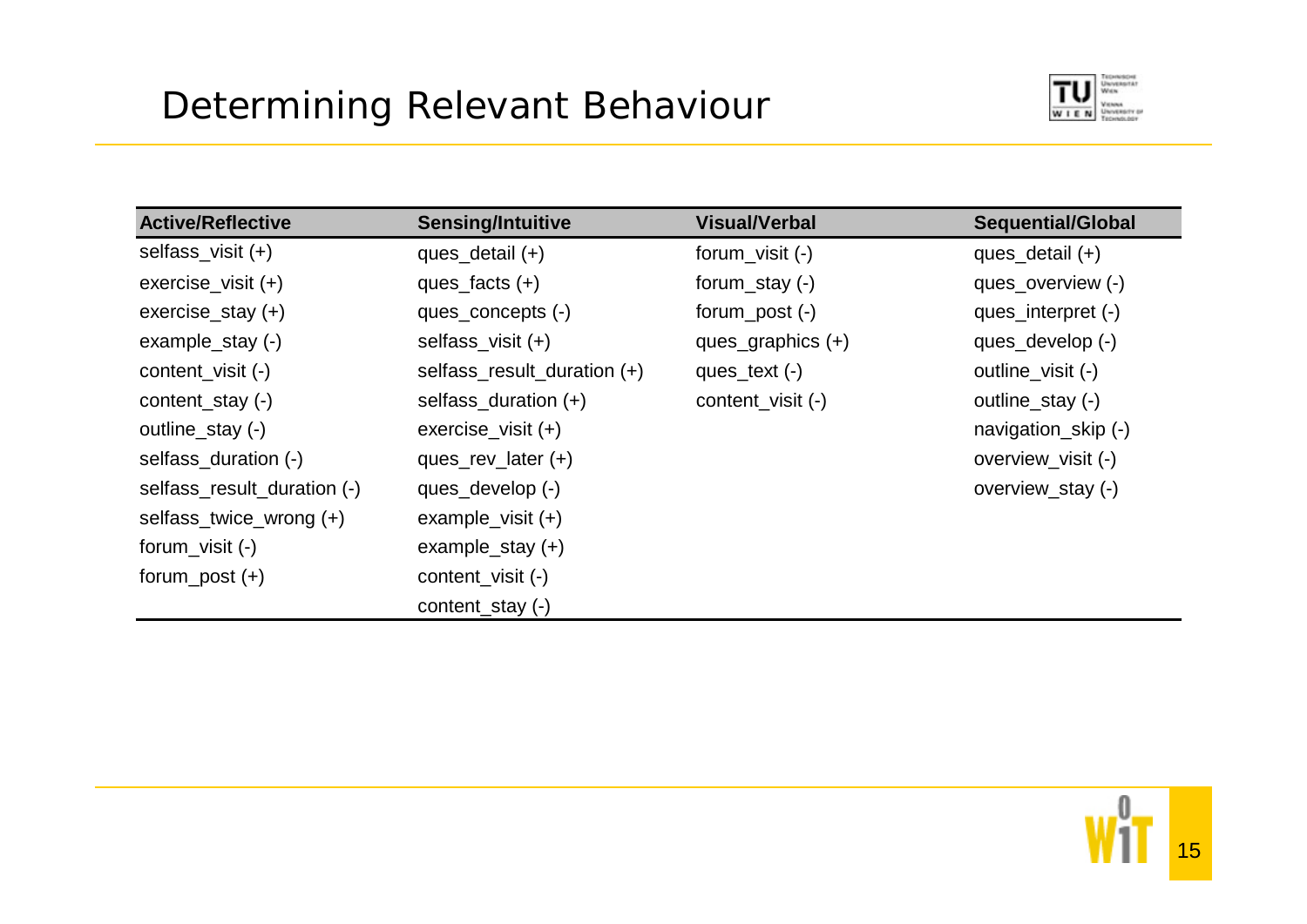

#### Data-driven approach

- Using approaches such as Bayesian Networks, Decision Trees, Hidden Markov Model in order to build a model to identify learning styles
- Train the model with data about behaviour and learning styles
- $\rightarrow$  can represents dependencies in the model more accurate
- $\rightarrow$  very much dependent on data  $\sqrt{\frac{2}{\text{act} / \text{ref}}}$



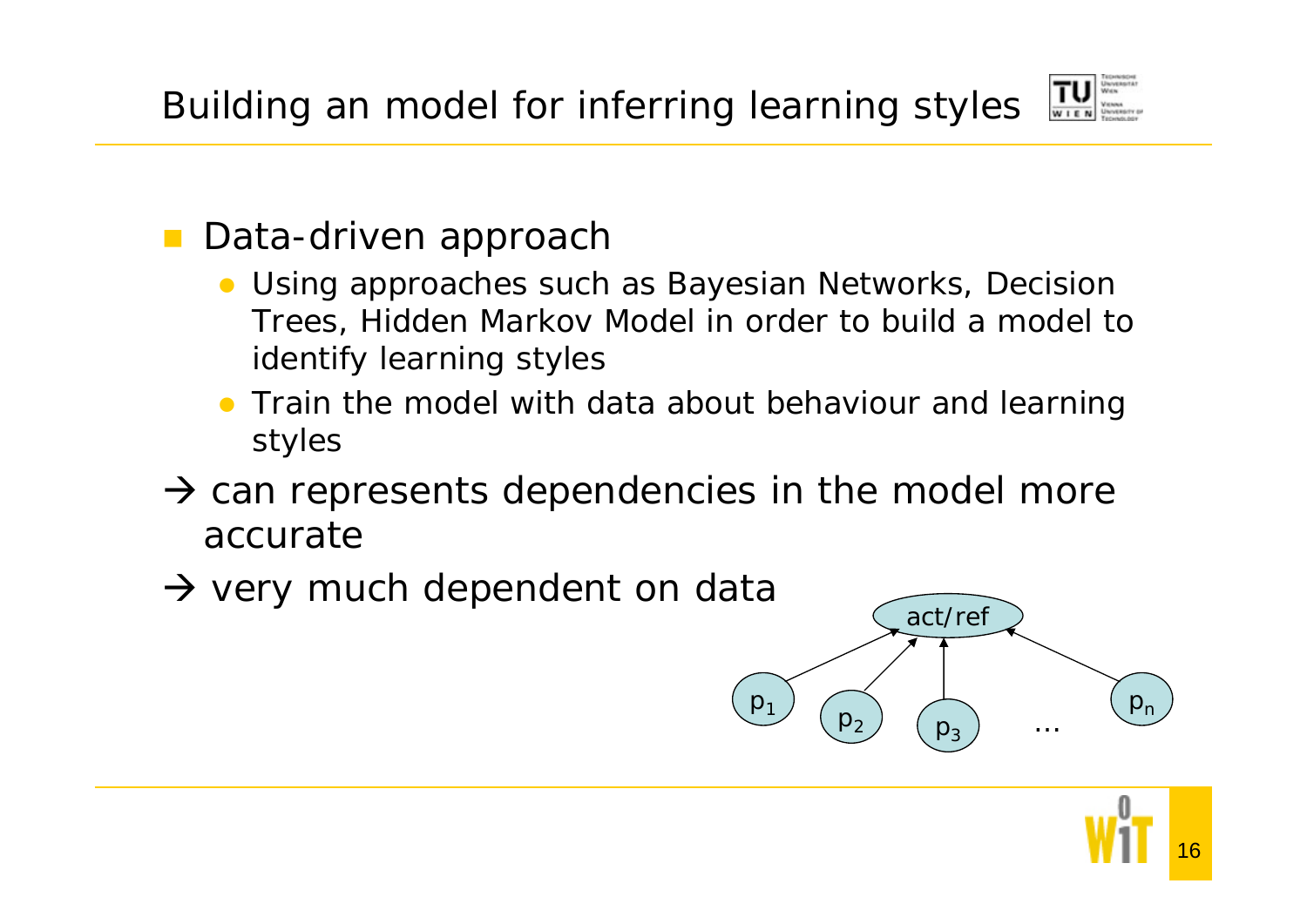

- **Literature-based approach** 
	- Building a model based on literature
	- Based on the idea that behaviour of learners provide hints on their learning styles.
	- $\bullet$  Using indications from data and a simple rule-based approach to identify learning styles
- $\rightarrow$  is very general since it is based on literature
- $\rightarrow$  dependencies in the model might be less accurate

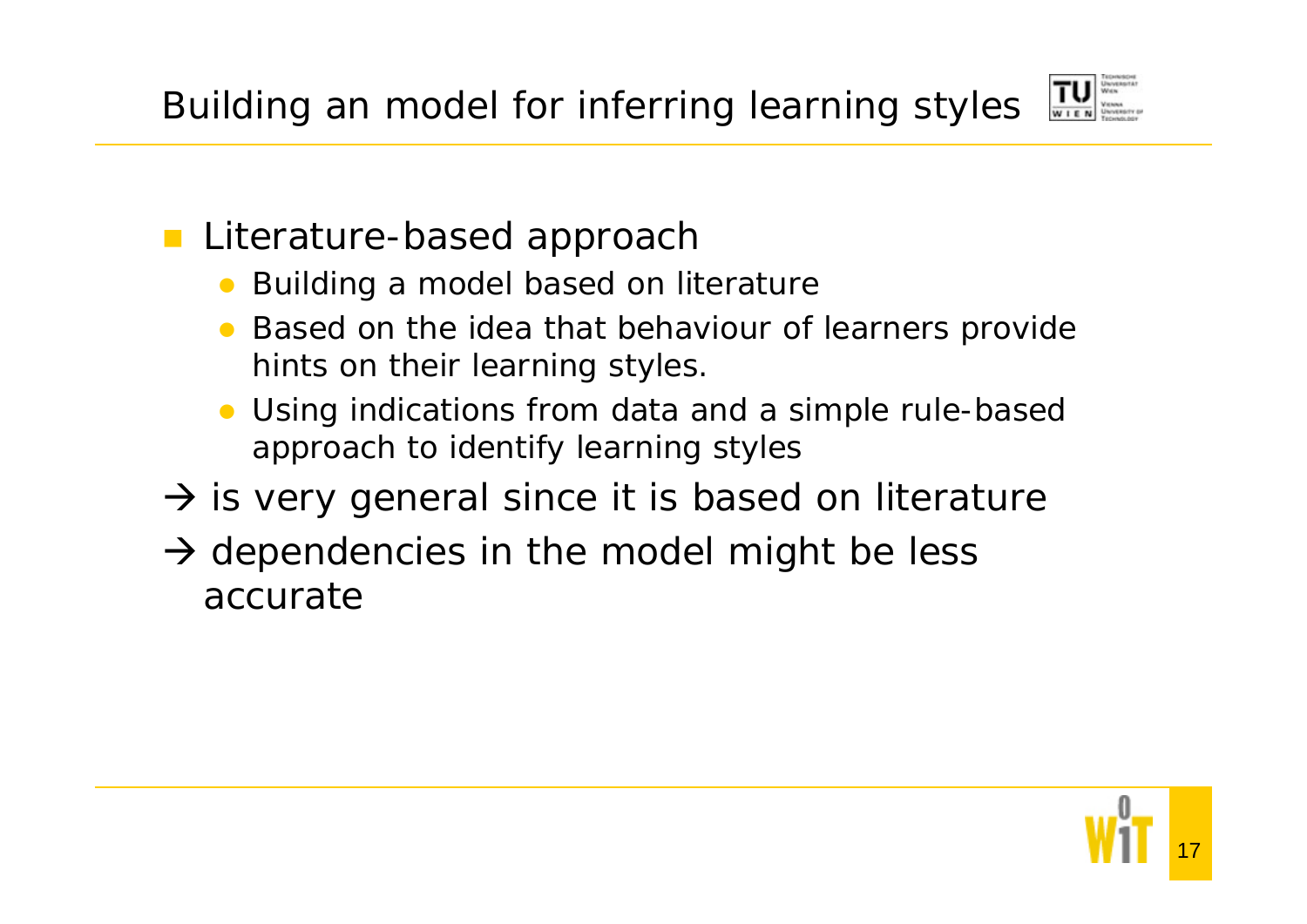

- $\mathcal{L}^{\mathcal{L}}$  Study with 75 students
	- Let them fill out the ILS questionnaire
	- Tracked their behaviour in an online course
- Aim was to identify learning styles on a 3-item scale (e.g., active, balanced, reflective)
- $\mathcal{L}^{\mathcal{A}}$  Investigated the efficiency of the data-driven approach and the literature-based approach
- Using a measure of precision

$$
\text{Precision} = \frac{\sum_{i=1}^{n} Sim(LS_{predicted}, LS_{ILS})}{n}
$$

 Looking at the difference between results from ILS, datadriven approach and literature-based approach

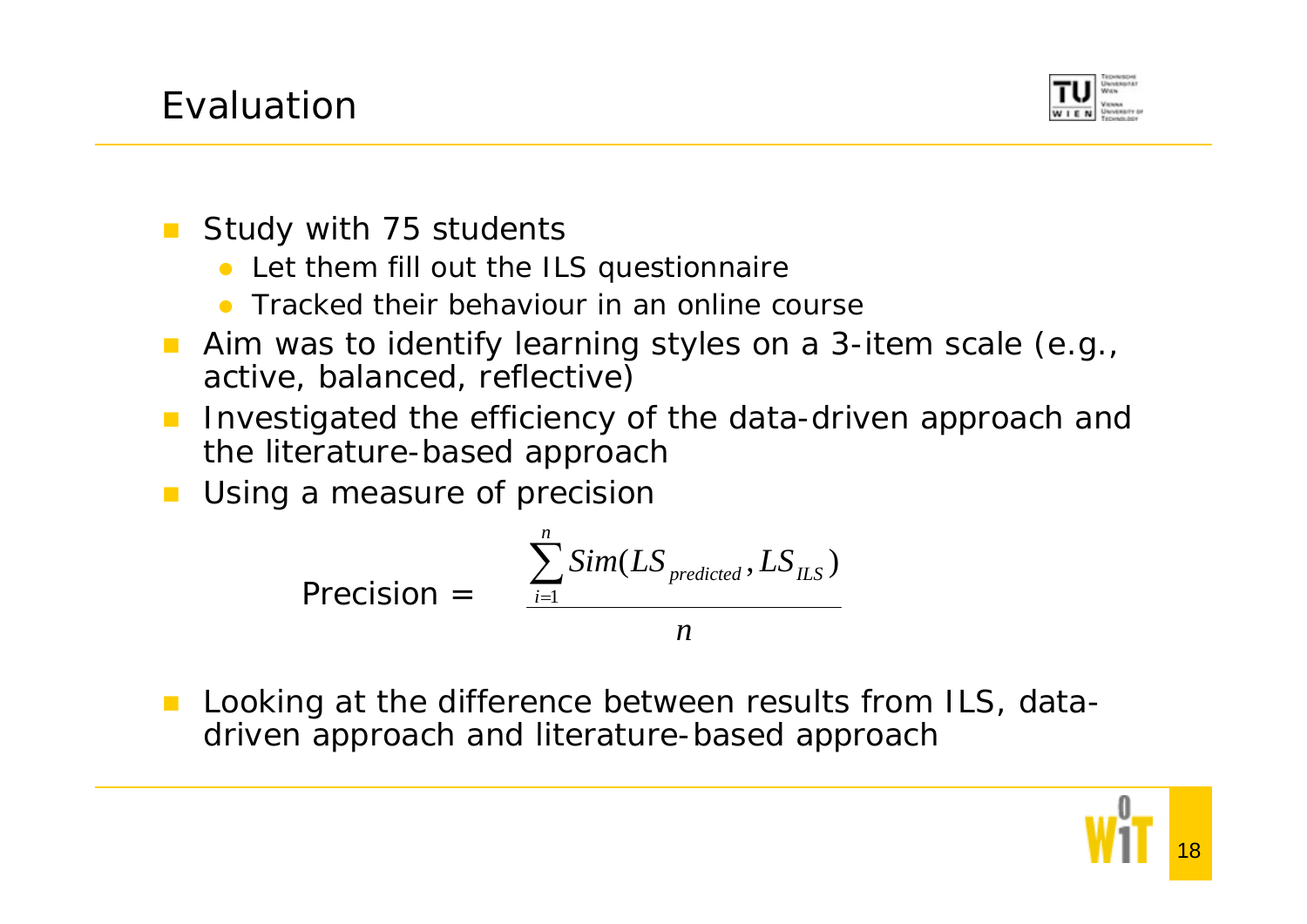

|                  | act/ref | sen/int | vis/ver | seq/glo |
|------------------|---------|---------|---------|---------|
| data-driven      | 62.50   | 65.00   | 68.75   | 66.25   |
| literature-based | 79.33   | 77.33   | 76.67   | 73.33   |

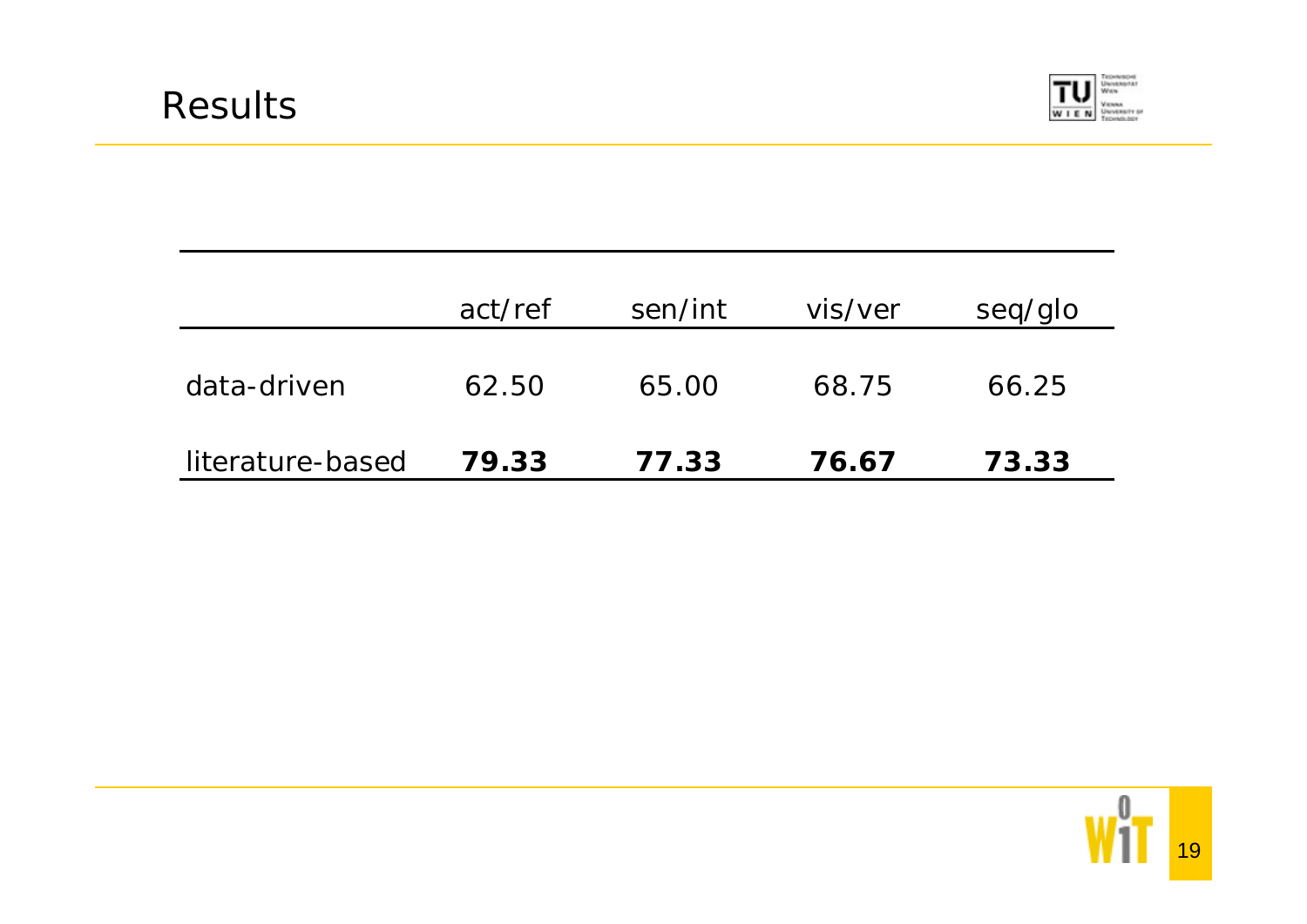

 $\mathbb{R}^n$  Group questions of ILS manually based on their meaning  $\mathcal{L}_{\mathcal{A}}$  Performed study with 207 participants in order to analyse the relevance of each group for each dimension

| <b>Style</b>  | Semantic group          | <b>Style</b> | Semantic group               |
|---------------|-------------------------|--------------|------------------------------|
| Active        | trying something out    | Reflective   | think about material         |
|               | social oriented         |              | impersonal oriented          |
| Sensing       | existing ways           | Intuitive    | new ways                     |
|               | concrete material       |              | abstract material            |
|               | careful with details    |              | not carefule with details    |
| <b>Visual</b> | pictures                | Verbal       | spoken words                 |
|               |                         |              | written words                |
|               |                         |              | difficulty with visual style |
| Sequential    | detail oriented         | Global       | overall picture              |
|               | sequential progress     |              | non-sequential progress      |
|               | from parts to the whole |              | relations/connections        |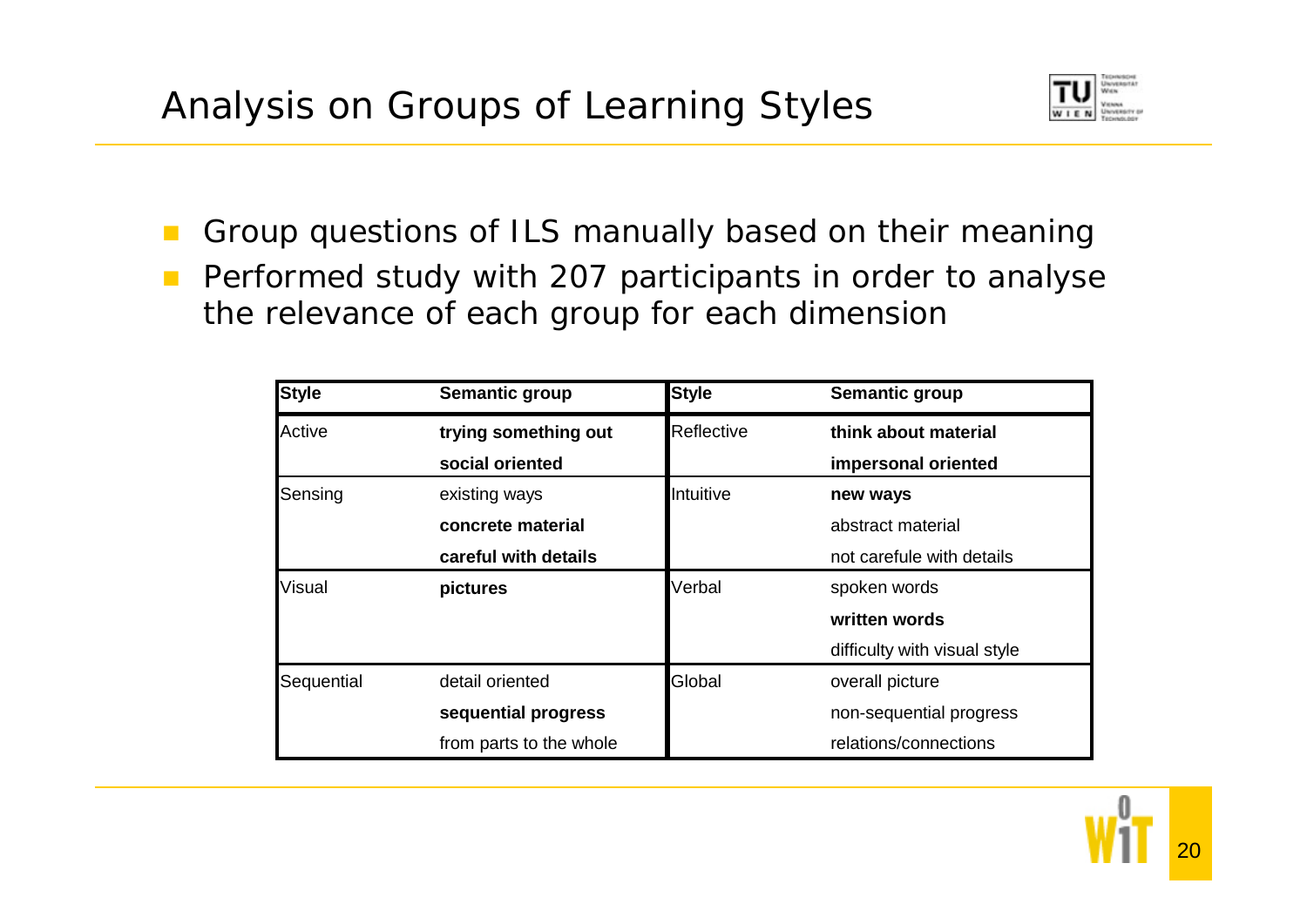- $\mathcal{L}^{\text{max}}$ DeLeS <sup>=</sup>**De**tecting **Le**arning **S**tyles
- Basic concept
	- $\bullet$ Define relevant patterns of behaviour
	- $\bullet$ Extract data about patterns from the LMS database
	- $\bullet$  Use literature-based approach to calculate learning styles based on the gathered data
- $\mathbb{R}^n$  Requirements
	- $\bullet$  Applicable for LMS in general
		- $\rightarrow$  Usable for different database schemata

 $\rightarrow$  Deal with missing data since maybe not all information can be tracked by each LMS

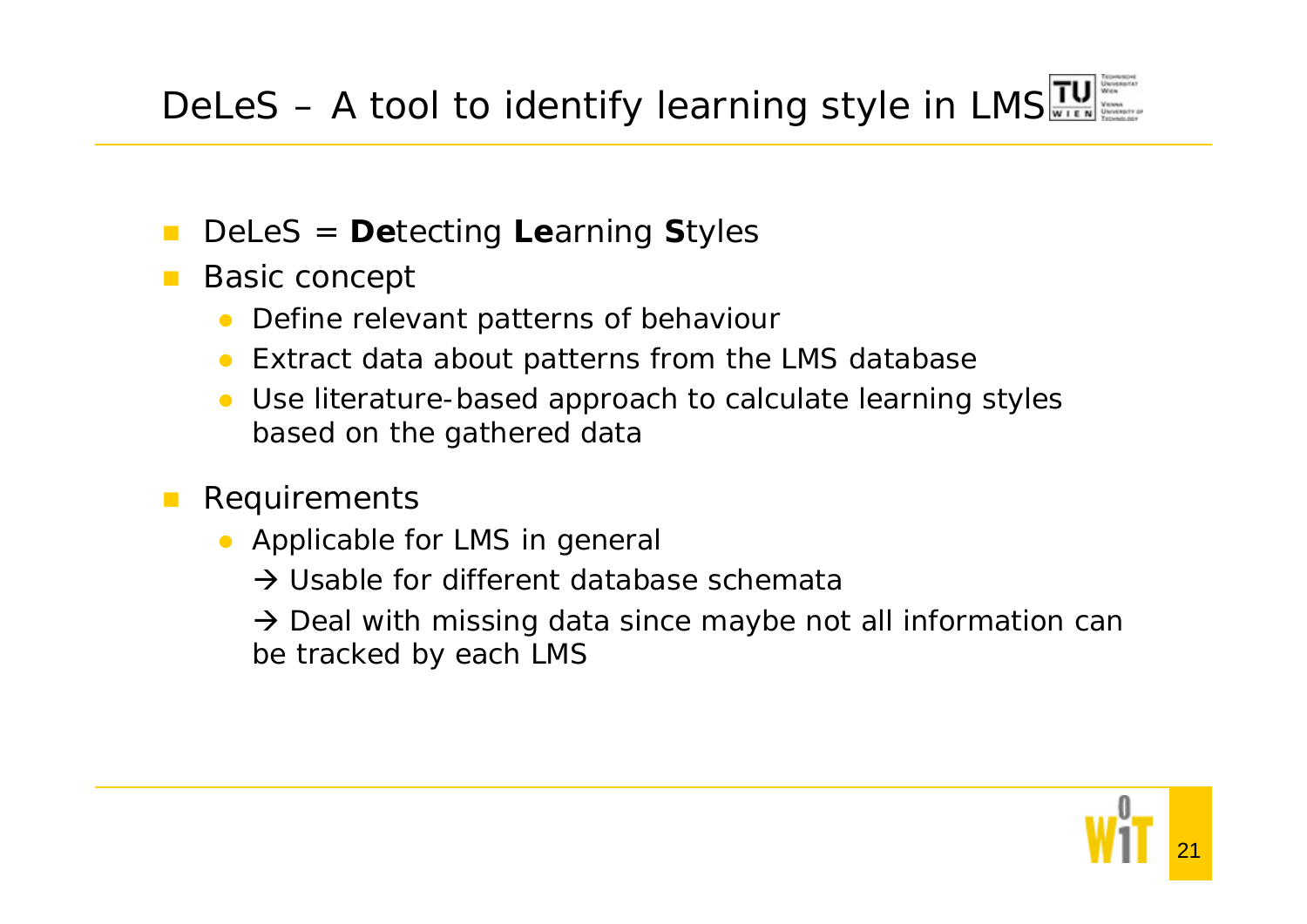



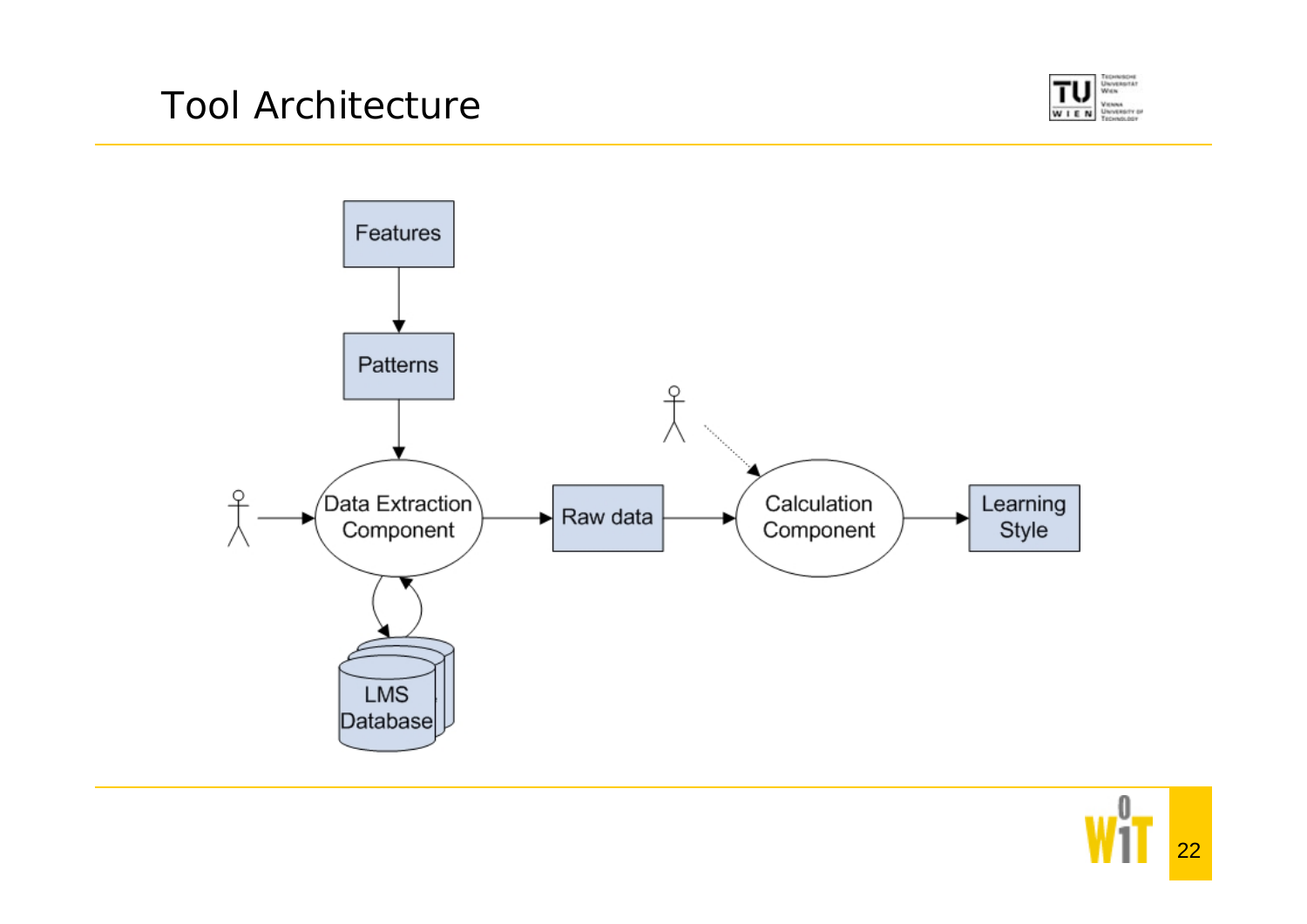

# **Improving the detection of learning styles by using information from cogntive traits**

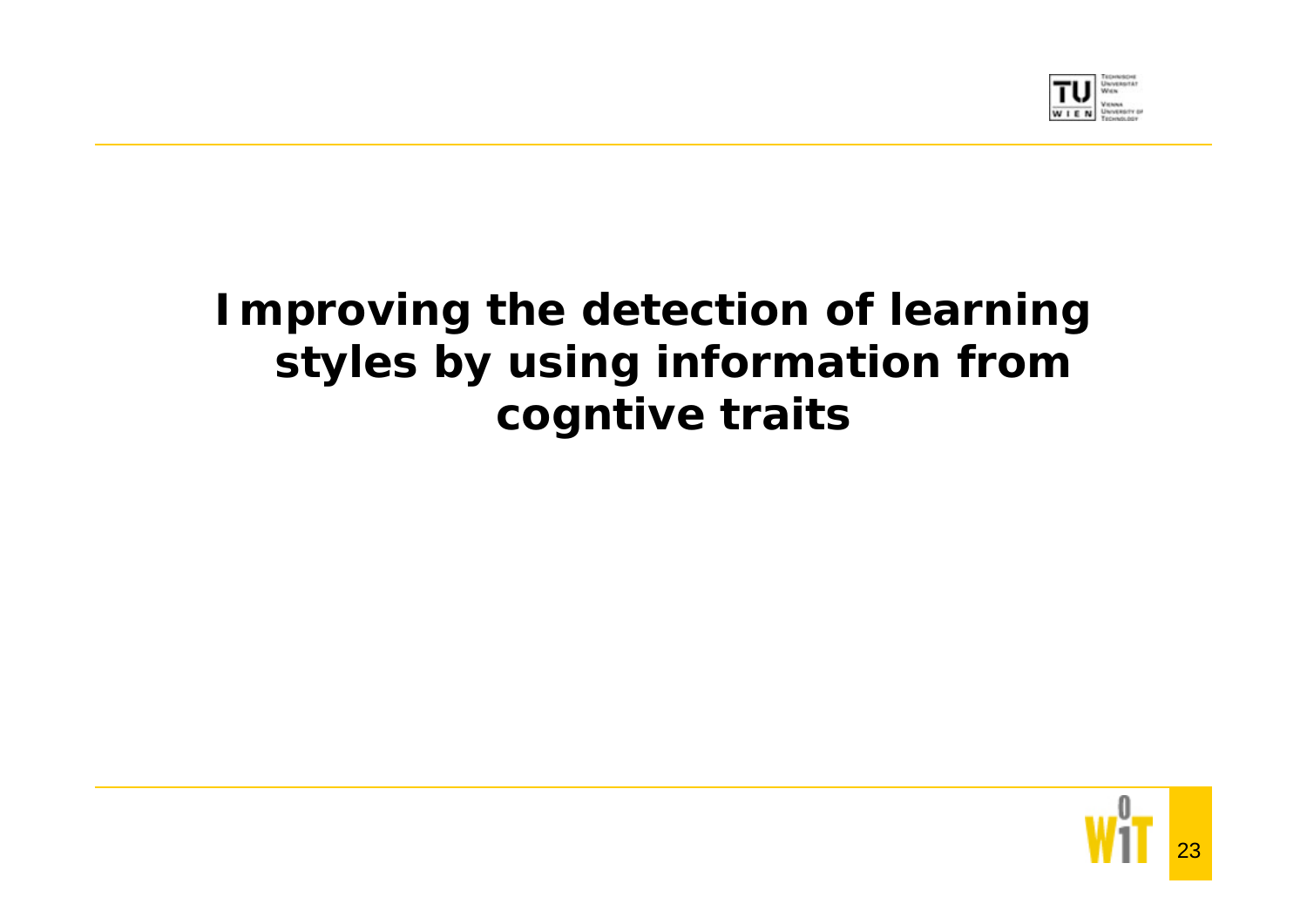

- Investigations about learning styles and cognitive abilities
	- **•** Abilities to perform any of the functions involved in **cognition** whereby cognition can be defined as the mental process of knowing, including aspects such as awareness, perception, reasoning, and judgment.
	- Cognitive abilities are more or less stable over time
	- Important abilities for learning
		- o Working memory capacity
		- o Inductive reasoning ability
		- o Information processing speed
		- { Associative learning skills

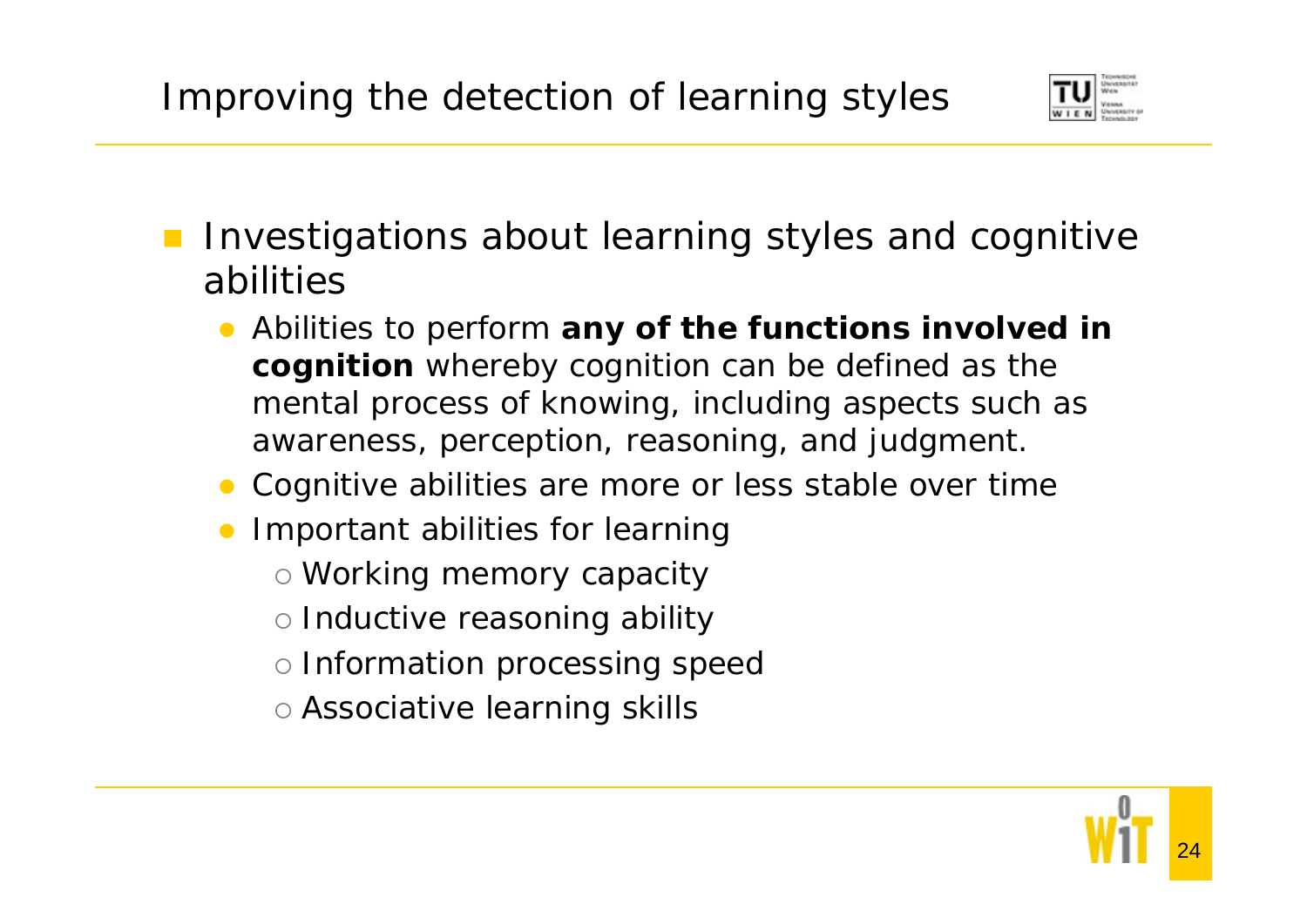# Relationship between Cognitive Traits and Learning Styles



Why shall we relate cognitive traits and learning styles?

 $\mathcal{L}^{\mathcal{L}}$  Case 1: Only one kind of information (CT and LS) is considered  $\rightarrow$  Get some hints about the other one



 $\mathcal{L}^{\mathcal{A}}$  Case 2: Both kinds of information are considered  $\rightarrow$  The information about the one can be included in the identification process of the other and vice versa  $\rightarrow$  The student model becomes more reliable

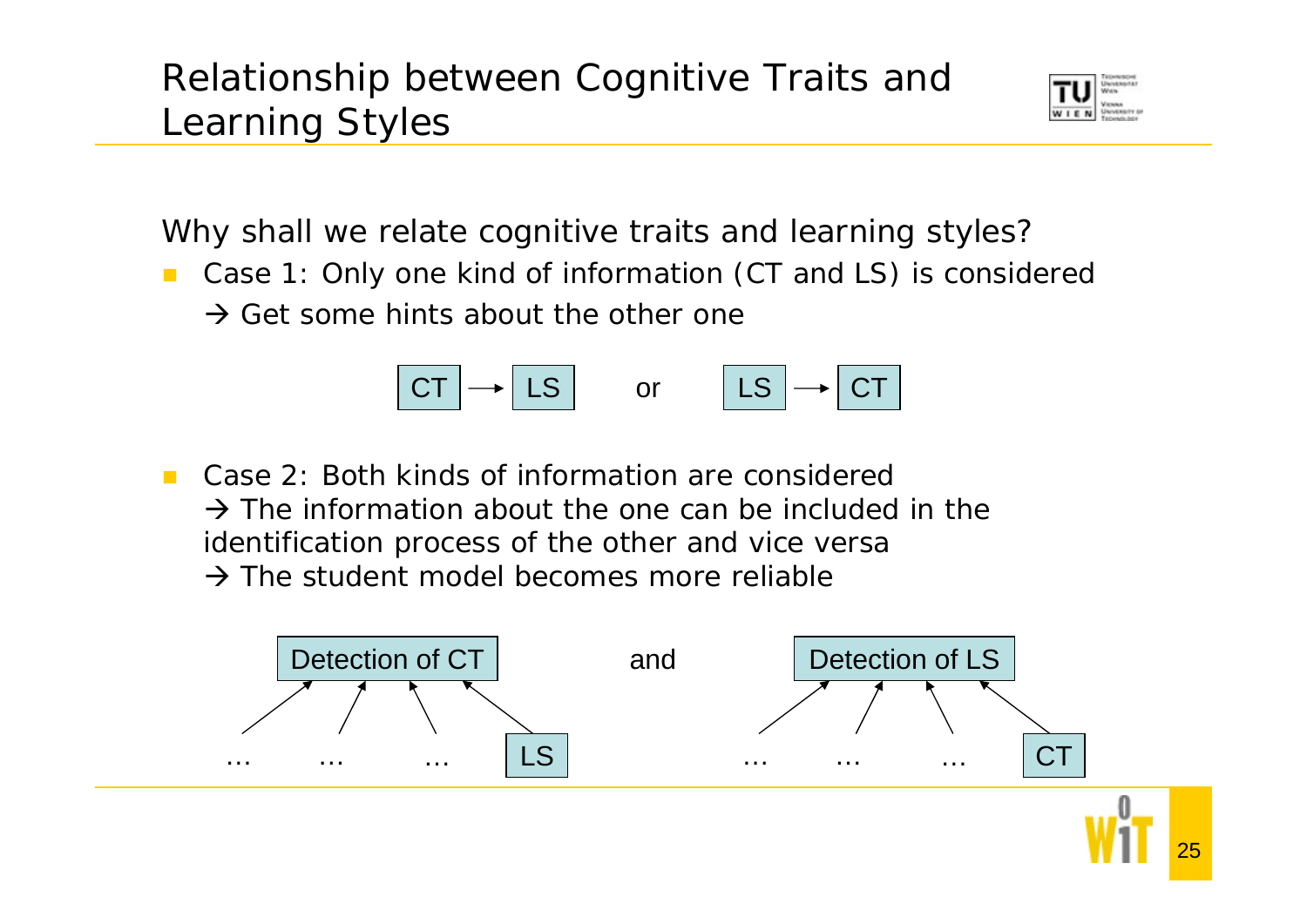



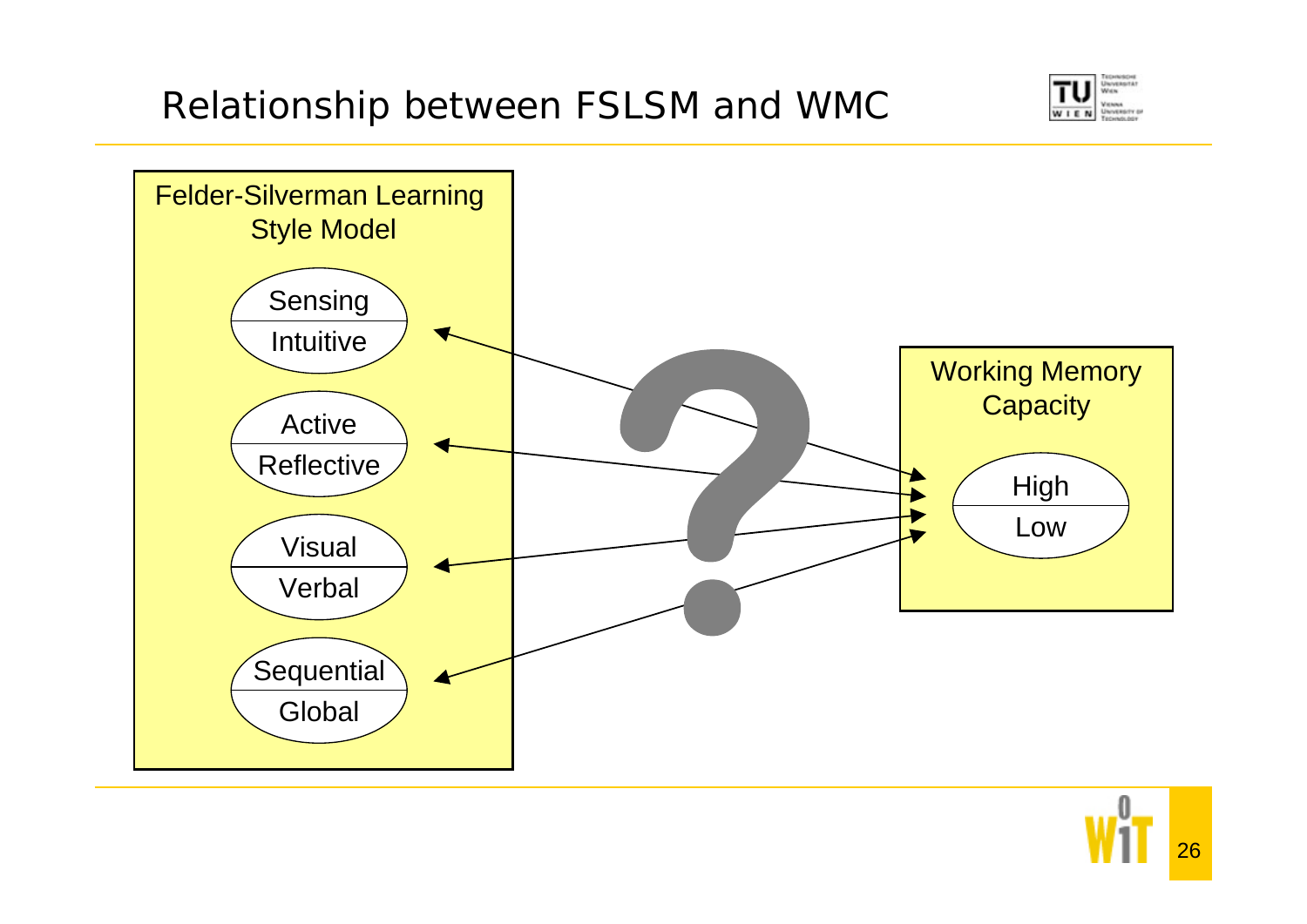# Literature Research



|  | High WMC                                                                                                        | Low WMC                          |  |
|--|-----------------------------------------------------------------------------------------------------------------|----------------------------------|--|
|  | <b>Reflective</b>                                                                                               | <b>Active</b>                    |  |
|  | Beacham, Szumko, and Alty (2003)                                                                                |                                  |  |
|  | Hadwin, Kirby, and Woodhouse (1999)                                                                             |                                  |  |
|  | Kolb (1984)                                                                                                     |                                  |  |
|  | Summervill (1999)                                                                                               |                                  |  |
|  | Witkin et al. (1977)                                                                                            |                                  |  |
|  | <b>Intuitive</b>                                                                                                | <b>Sensing</b>                   |  |
|  |                                                                                                                 | Bahar and Hansell (2000)         |  |
|  |                                                                                                                 | Davis (1991)                     |  |
|  | Ford and Chen (2000)                                                                                            |                                  |  |
|  | Hudson (1966)                                                                                                   |                                  |  |
|  | Felder-Silverman Learning Style Dimensions<br>Kinshuk and Lin (2005)<br>Scandura (1973)<br>Witkin et al. (1977) |                                  |  |
|  |                                                                                                                 |                                  |  |
|  |                                                                                                                 |                                  |  |
|  | <b>Verbal or Visual</b>                                                                                         | <b>Visual</b>                    |  |
|  |                                                                                                                 | Beacham, Szumko, and Alty (2003) |  |
|  | Simmons and Singleton (2000)                                                                                    |                                  |  |
|  | Wey and Waugh (1993)                                                                                            |                                  |  |
|  | <b>Sequential</b>                                                                                               | Global                           |  |
|  |                                                                                                                 | Beacham, Szumko, and Alty (2003) |  |
|  | Ford and Chen (2000)                                                                                            |                                  |  |
|  | Huai (2000)                                                                                                     |                                  |  |
|  | Liu and Reed (1994)                                                                                             |                                  |  |
|  | Mortimore (2003)                                                                                                |                                  |  |
|  | Witkin et al. (1977)                                                                                            |                                  |  |

|                  | High WMC                 | Low WMC              |  |  |
|------------------|--------------------------|----------------------|--|--|
|                  | Field-independent        | Field-dependent      |  |  |
|                  | Al-Naeme (1991)          |                      |  |  |
|                  | Bahar and Hansell (2000) |                      |  |  |
|                  | El-Banna (1987)          |                      |  |  |
| Cognitive Styles |                          | Pascual-Leone (1970) |  |  |
|                  | Divergent                | Convergent           |  |  |
|                  | Bahar and Hansell (2000) |                      |  |  |
|                  | Serial                   | <b>Holistic</b>      |  |  |
|                  | Huai (2000)              |                      |  |  |

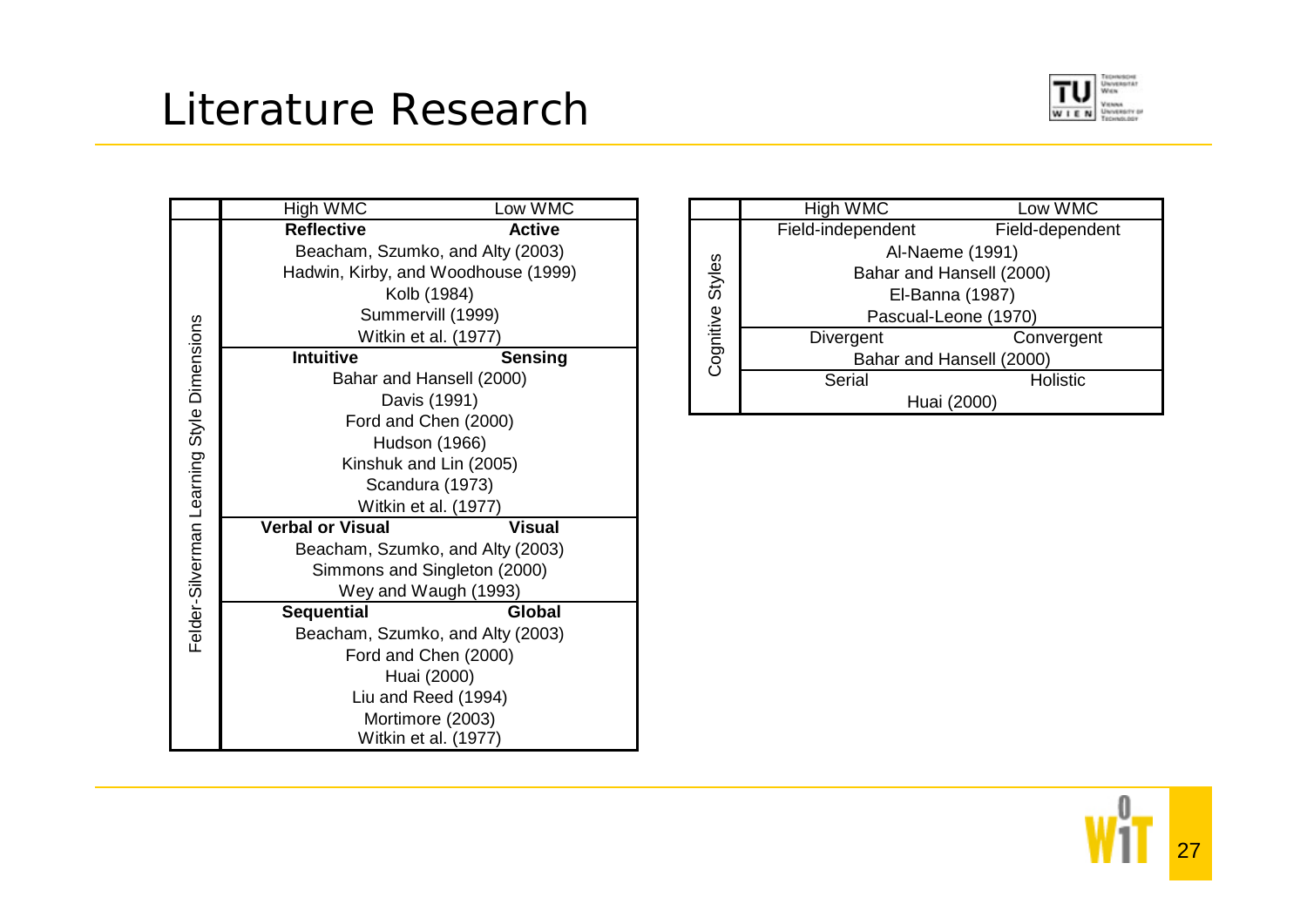



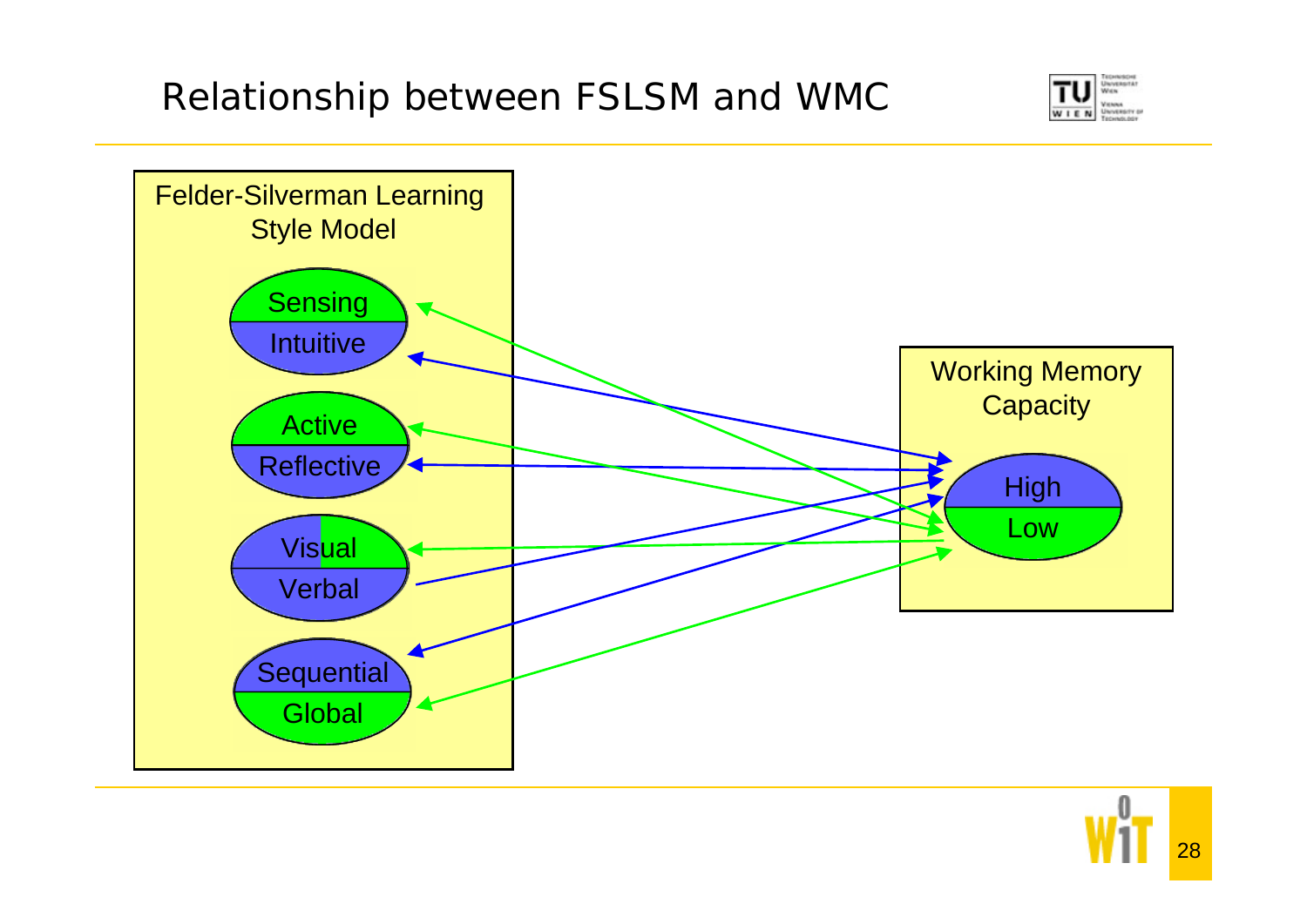

# **Participants**

- 225 students from Austria
- $\mathcal{L}^{\text{max}}$  Detecting learning style
	- ILS questionnaire
- **Detecting working memory capacity** 
	- WebOSpan Task

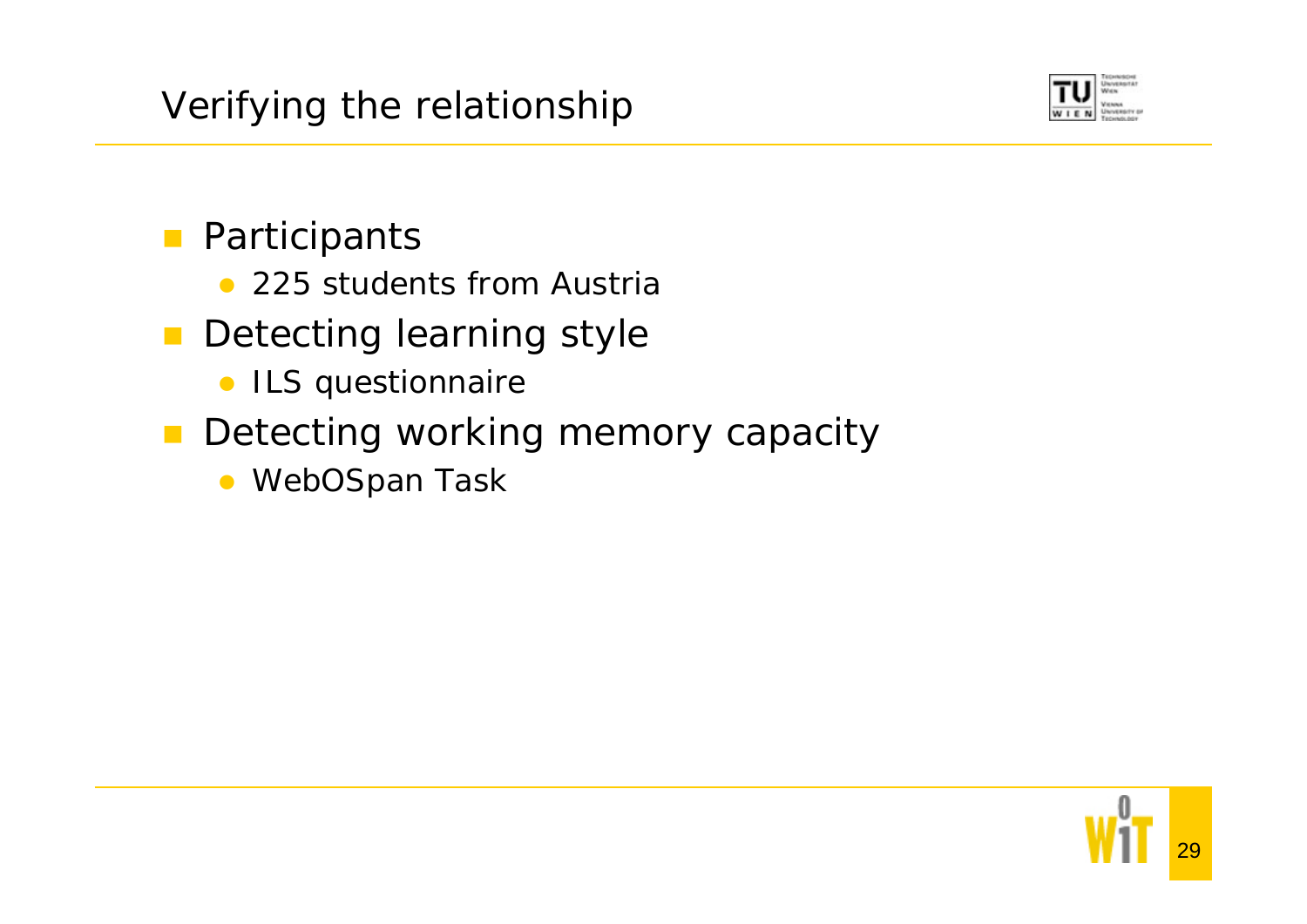

- Active/reflective:
	- $\bullet$ Low WMC <-> strong active preference
	- $\bullet$ Low WMC <-> strong reflective preference
	- $\bullet$ High WMC <-> balanced learning preference
- **The Co**  Sensing/intuitive:
	- $\bullet$ Low WMC <-> sensing learning preference
	- $\bullet$ High WMC <-> balanced learning preference
- Visual/verbal:
	- $\bullet$ Low WMC -> visual learning preference
	- Verbal learning preference -> high WMC
- Sequential/Global:
	- $\bullet$ No relationship found
- $\rightarrow$  Identified relationships can be included in the detection process of learning styles and cognitive traits

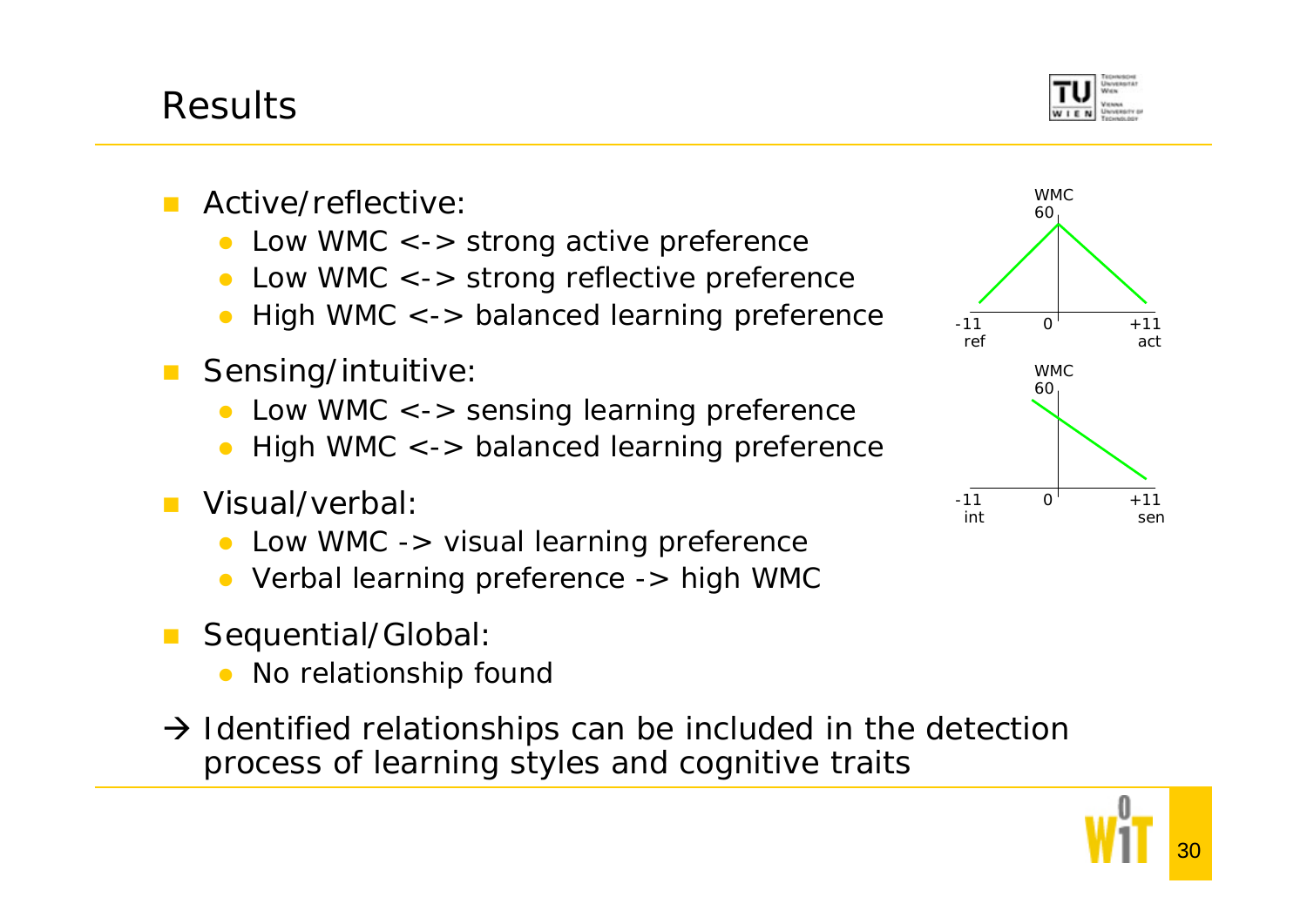### Using the information in DeLeS





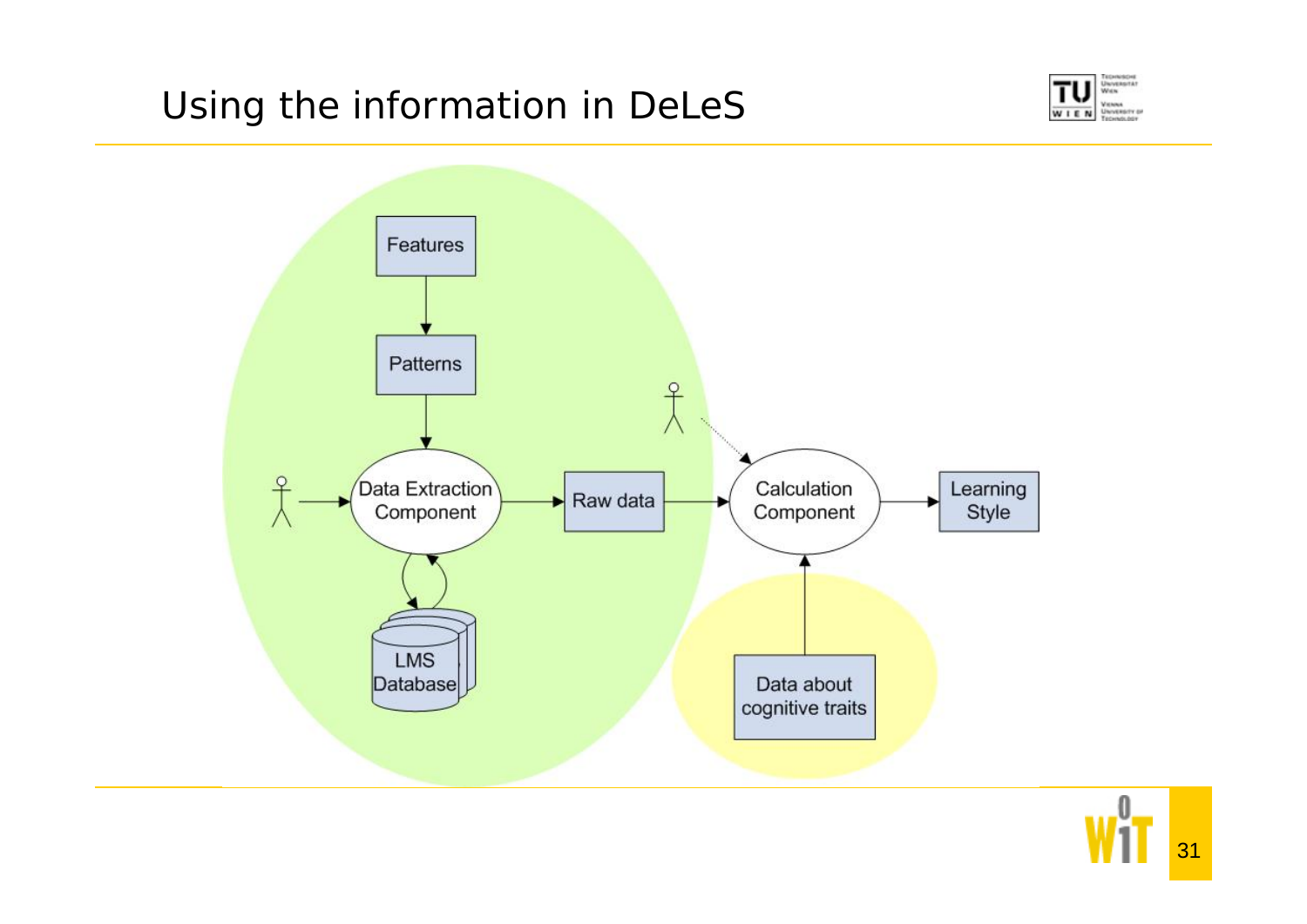

# **How to provide adaptivity?**

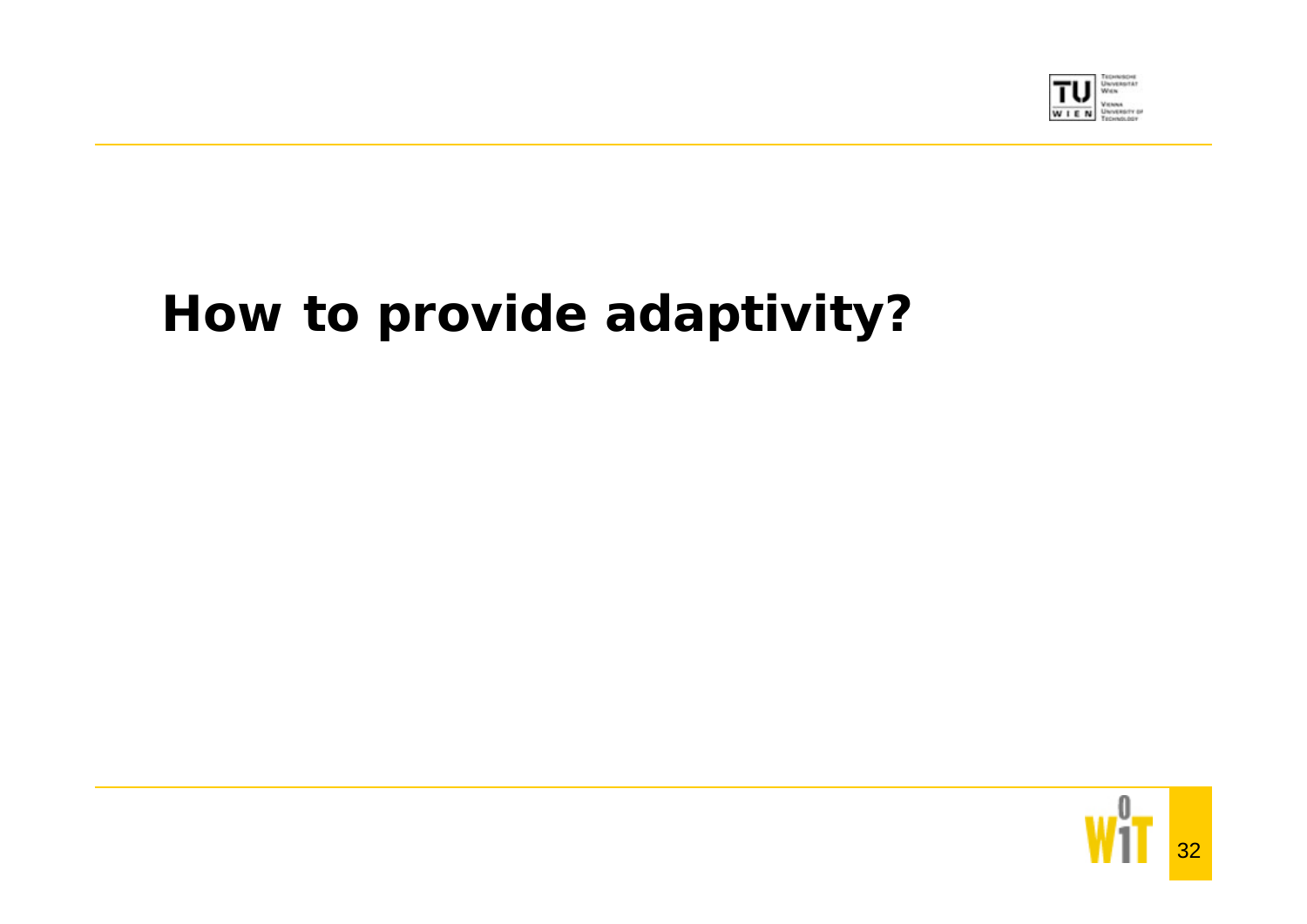

- $\mathcal{L}_{\mathcal{A}}$  Develop a concept which enables LMS to automatically generate adaptive courses
- $\mathcal{L}^{\mathcal{A}}$  Incorporates only common kinds of learning objects
	- $\bullet$ Content
	- $\bullet$ Outlines
	- $\bullet$ **Conclusions**
	- $\bullet$ Examples
	- $\bullet$ Self-assessment tests
	- $\bullet$ Exercises
- $\mathcal{L}_{\mathcal{A}}$  Requirements for teachers
	- Provide learning objects
	- $\bullet$ Annotate learning objects (distinguish between the objects)

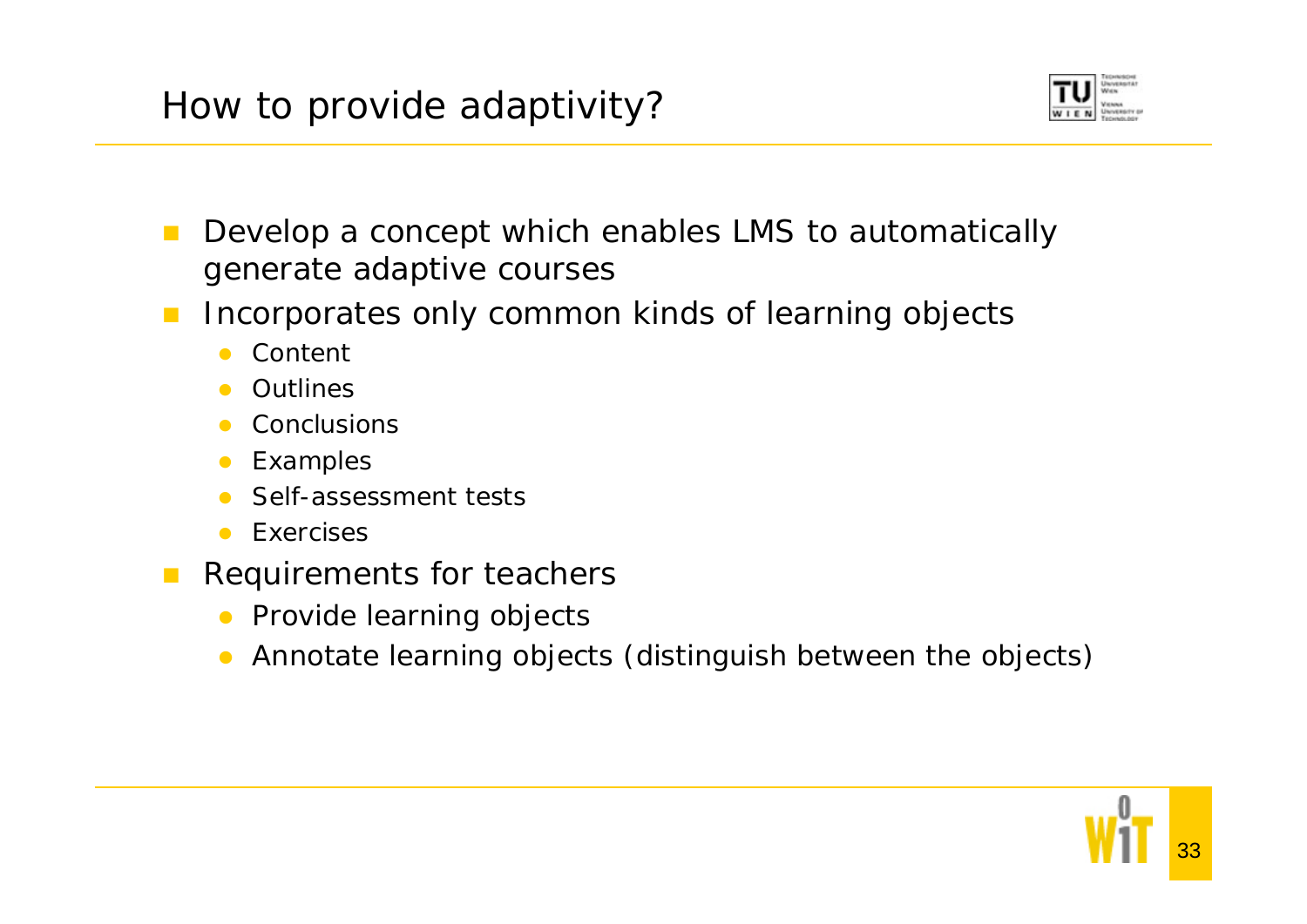

**Chapter 1:**

**Examples**

**Self-assessment**

**Exercises**

**Outline**

**Content with/without outlines between subchapters**

**Conclusion**

**Examples**

**Self-assessment**

**Exercises**

**Conclusion**

**Chapter 2:**

**…**

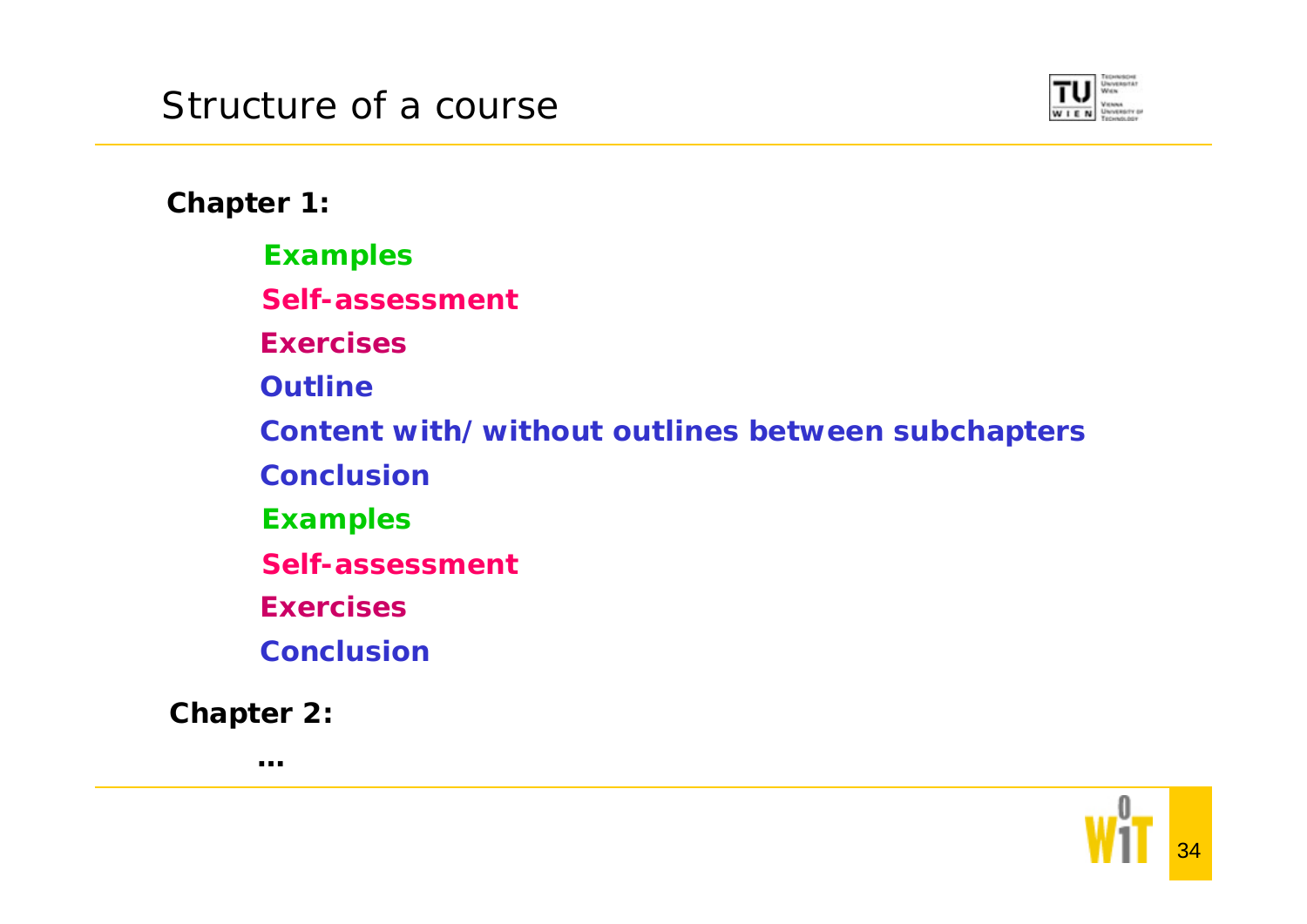

- **Number of examples**
- Number of exercises
- Sequence of examples (before or after content)
- Sequence of exercises (before or after content)
- Sequence of self-assessments (before or after content)
- Sequence of outlines (only once before content or between content)
- Sequence of conclusion (after content or at the end of the chapter)

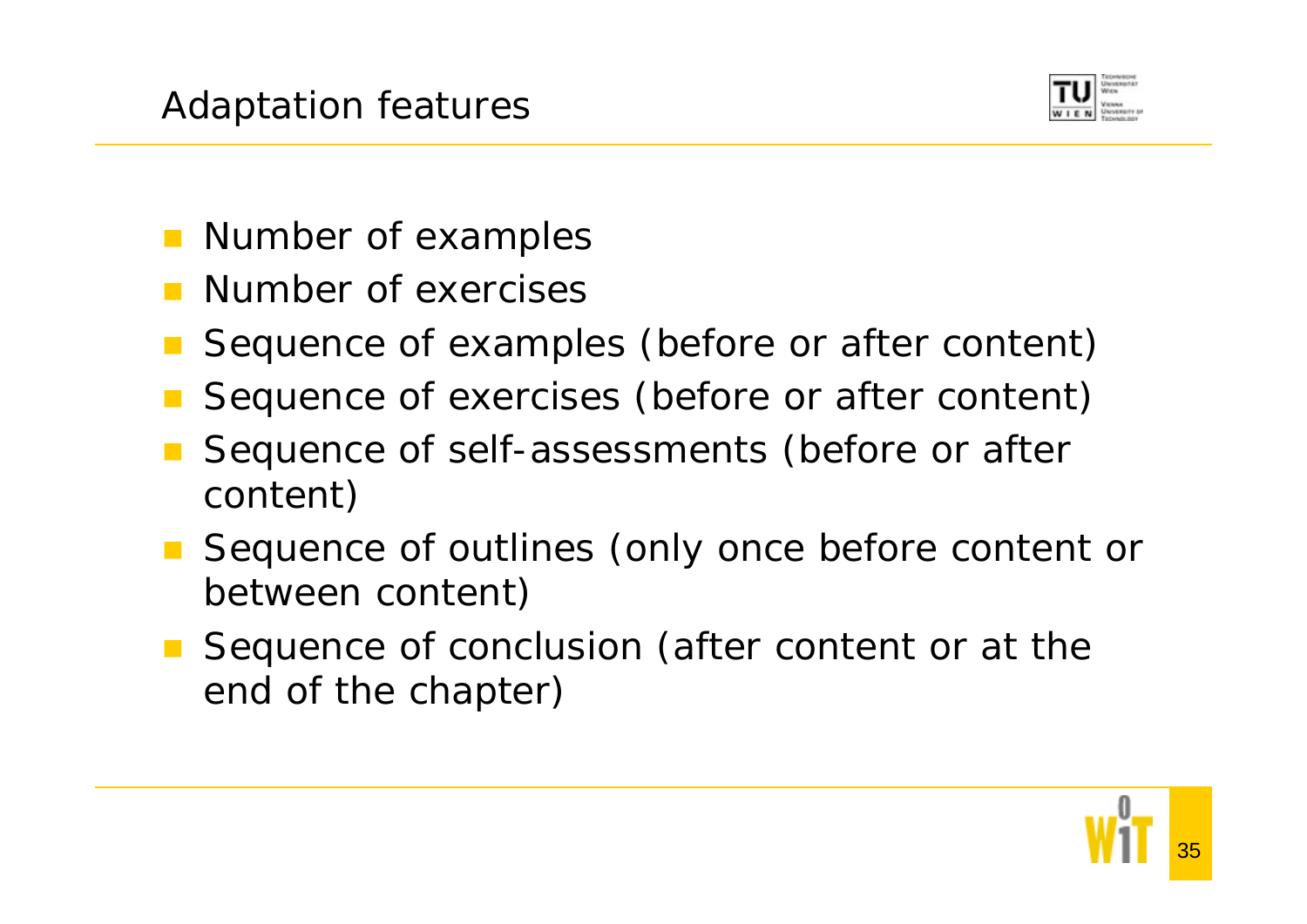

### **E** Active learners

- Self-assessments before and after content
- $\bullet$ High number of exercises
- Low number of examples
- $\bullet$ Outline only at the begin of content
- Conclusions at the end of the chapter
- **Reflective learners** 
	- Outlines between content
	- Conclusion after content
	- $\bullet$ Avoid self-assessments before content
	- $\bullet$ Examples after content
	- Exercises after content
	- Low number of exercises

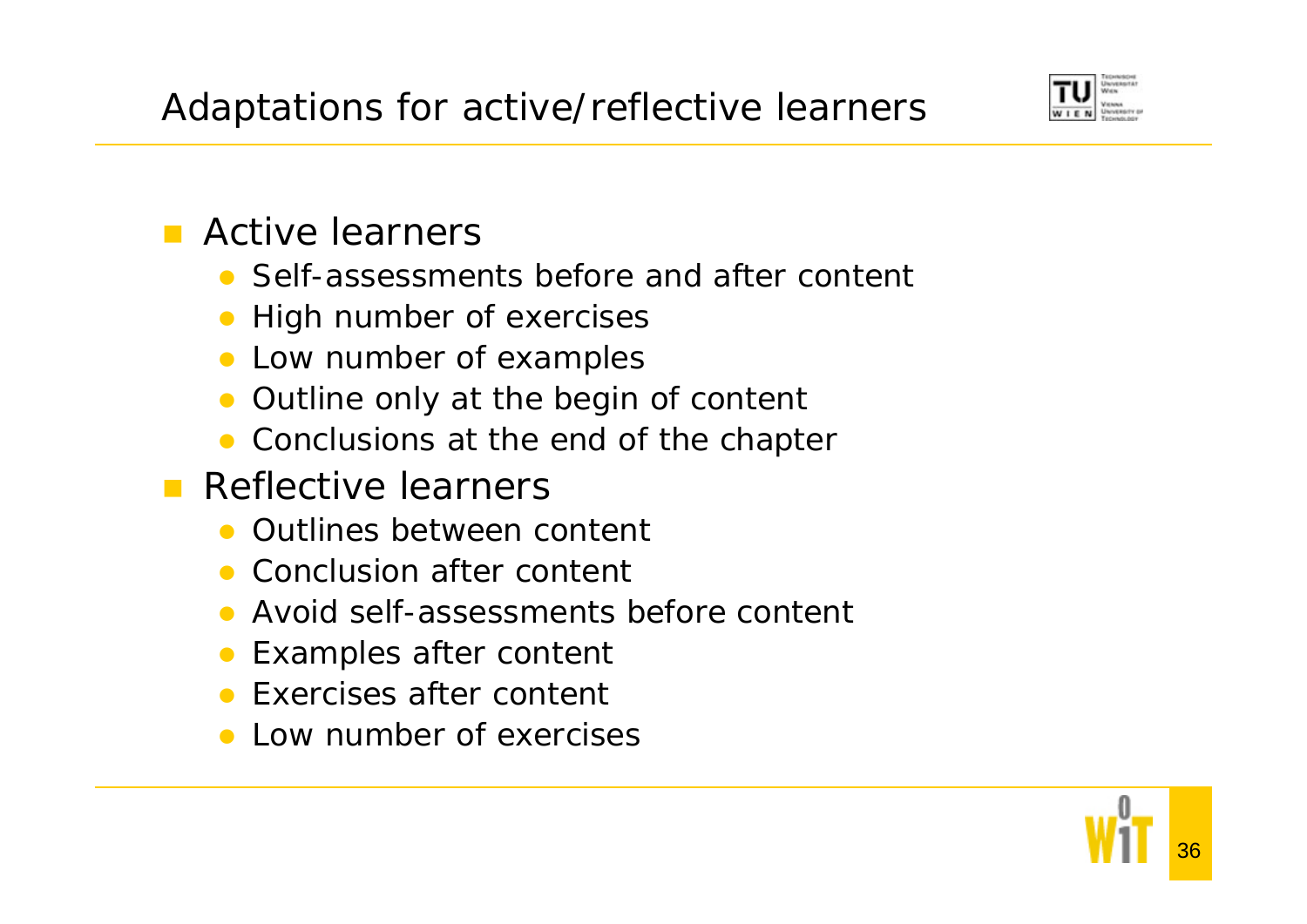

## **Sensing learners**

- $\bullet$ High number of examples
- Examples before content
- Self-assessment after content
- $\bullet$ High number of exercises
- Exercises after content
- **Intuitive learners** 
	- Self-assessment before content
	- Exercises before content
	- $\bullet$ Low number of exercises
	- $\bullet$ Low number of examples
	- $\bullet$ Examples after content
	- $\bullet$ Outlines only at the begin of content

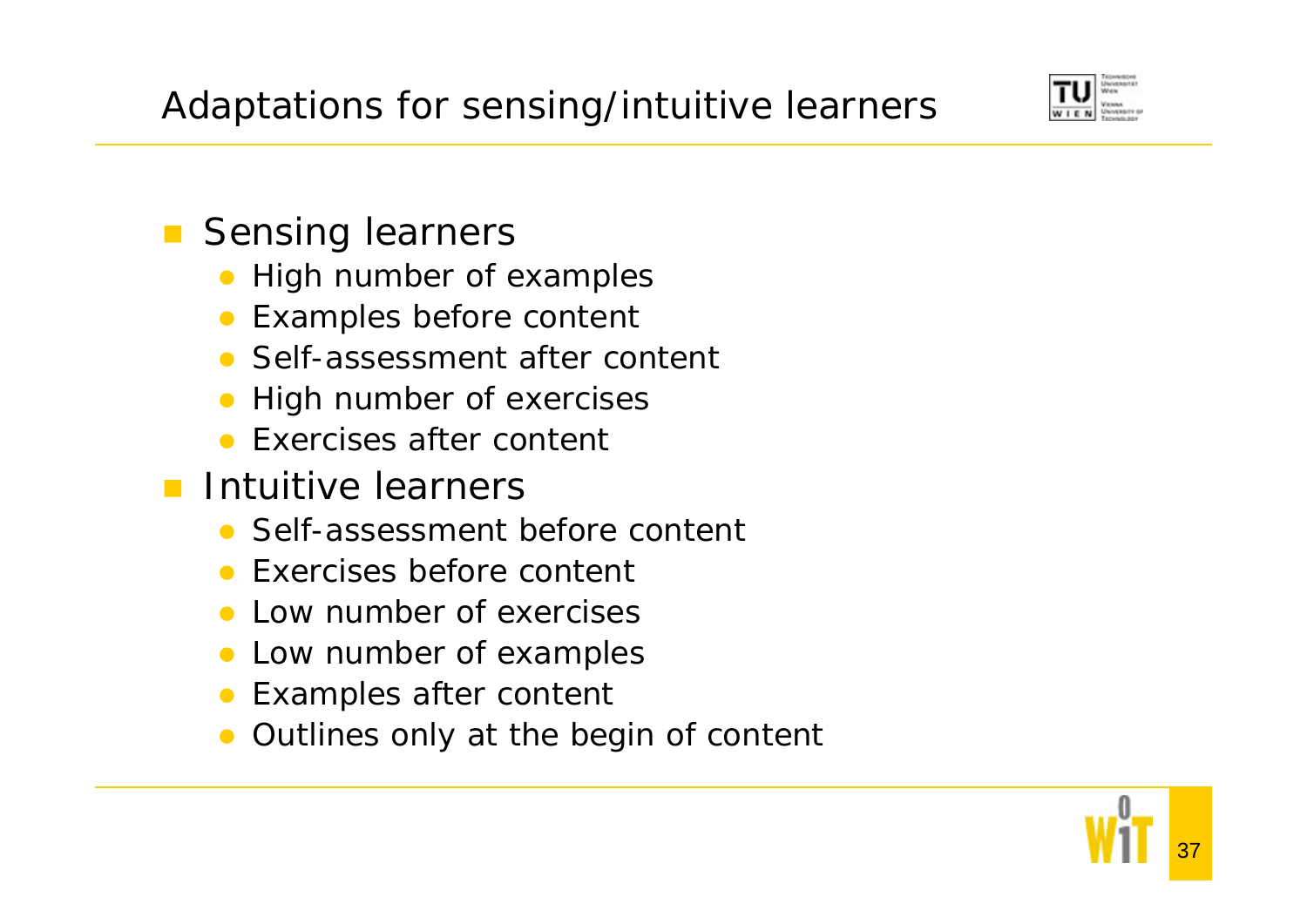

#### $\mathcal{L}(\mathcal{A})$ Sequential learners

- $\bullet$ Outlines only at the begin of content
- $\bullet$ Examples after content
- Self-assessment after content
- Exercises after content
- **Global learners** 
	- Outlines between content
	- Conclusion after content
	- $\bullet$ High number of examples
	- $\bullet$ Avoid self-assessment before content
	- $\bullet$ Avoid examples before content
	- Avoid exercises before content

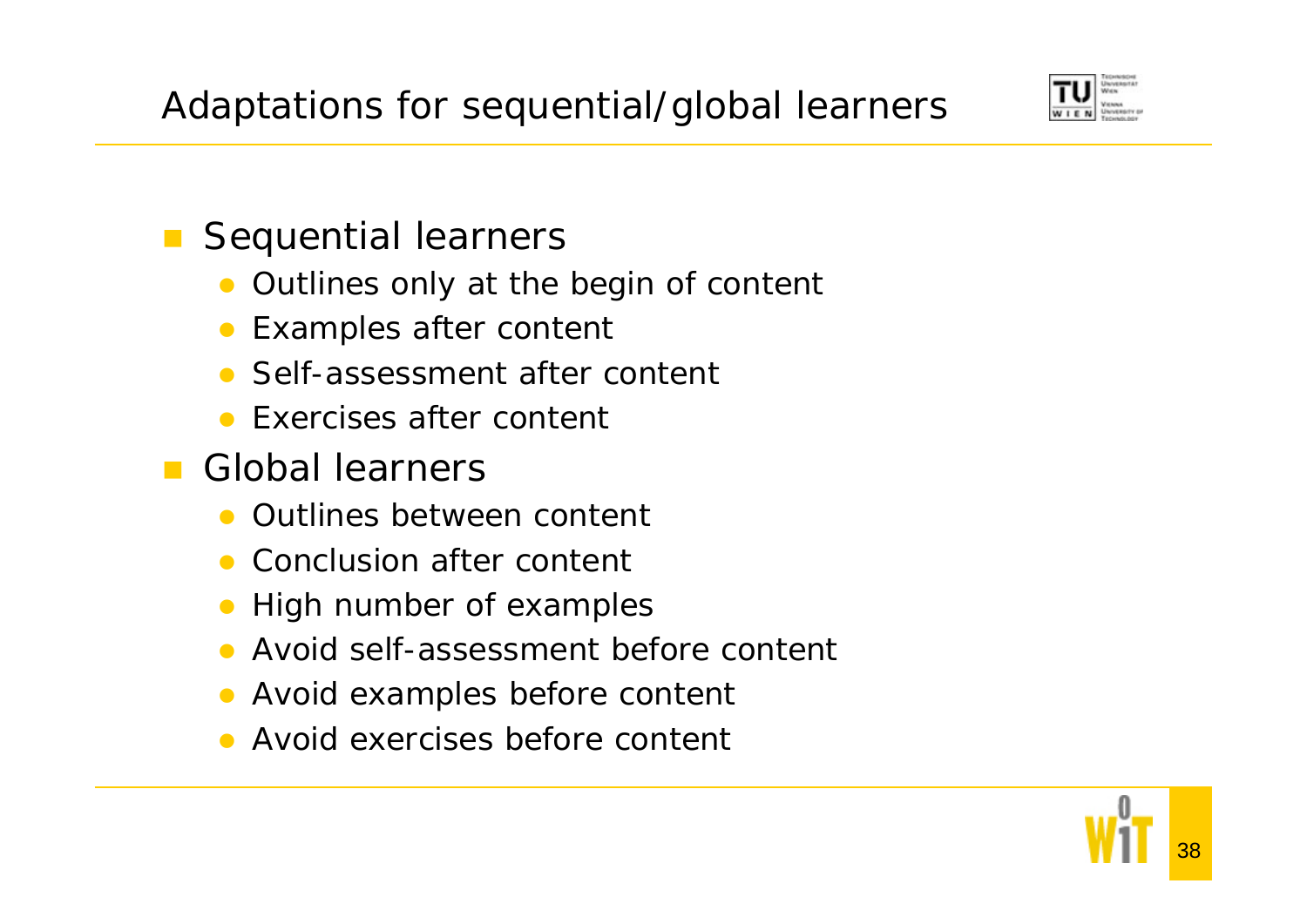

- Active/Reflective =  $+11$   $\rightarrow$  strong active style
- Sensing/Intuitive =  $-11 \rightarrow$  strong intuitive style
- Sequential/Global =  $-11 \rightarrow$  strong global style
- Number of Exercises
	- Active  $\rightarrow$  high number
	- $\bullet$ • Intuitive  $\rightarrow$  low number
	- $\bullet$ • Global  $\rightarrow$  no preference
	- $\rightarrow$  Moderate number of exercises

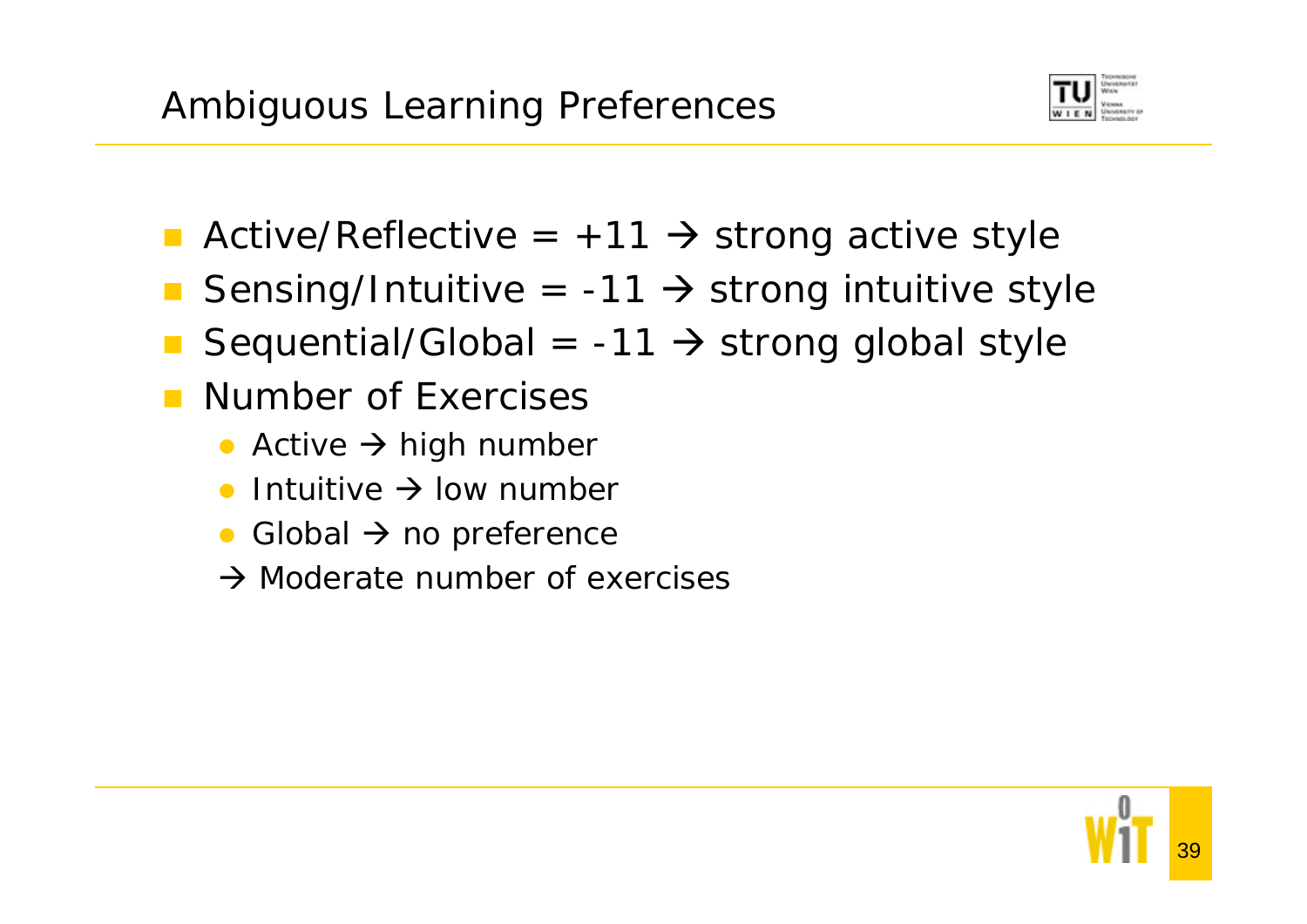

- Implemented add-on for Moodle (Version 1.6.3)
- University course about object-oriented modelling with about 400 students
- **Procedure:** 
	- Students filled out ILS questionnaire
	- Individual course was automatically generated according to their learning styles
	- $\bullet$  Moodle presented the adapted course (as recommendation) to each student
	- Students were nevertheless able to access all learning objects and take a different learning path

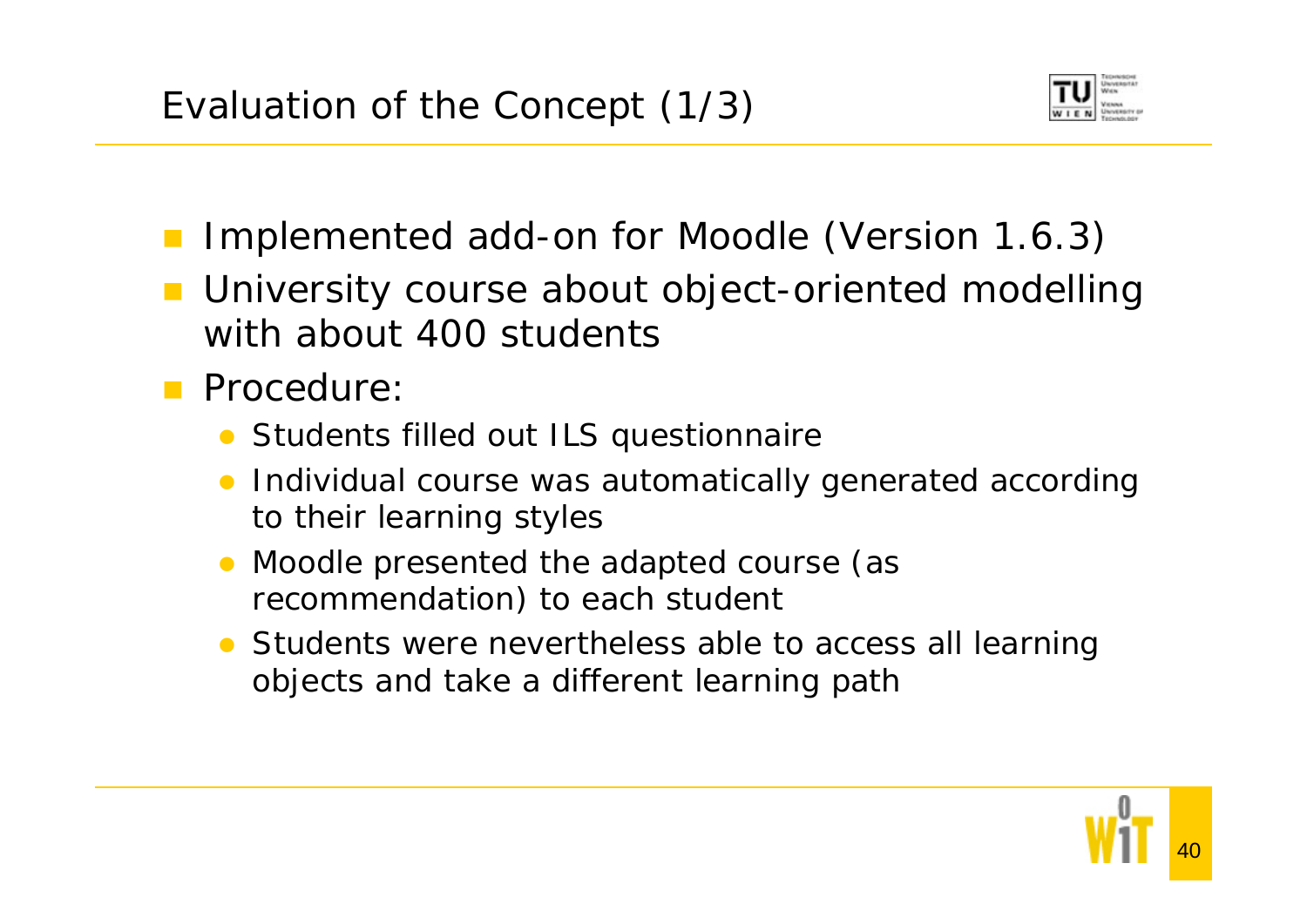

Does adaptivity have an effect on learning?

- $\mathbb{R}^n$  Research design
	- $\bullet$  Three groups:
		- $\circ$  Courses that fits to the students' learning styles (matched group)
		- $\circ$  Courses that do not fit to the students' learning styles (mismatched group)
		- o Standard course which includes all learning objects (standard group)

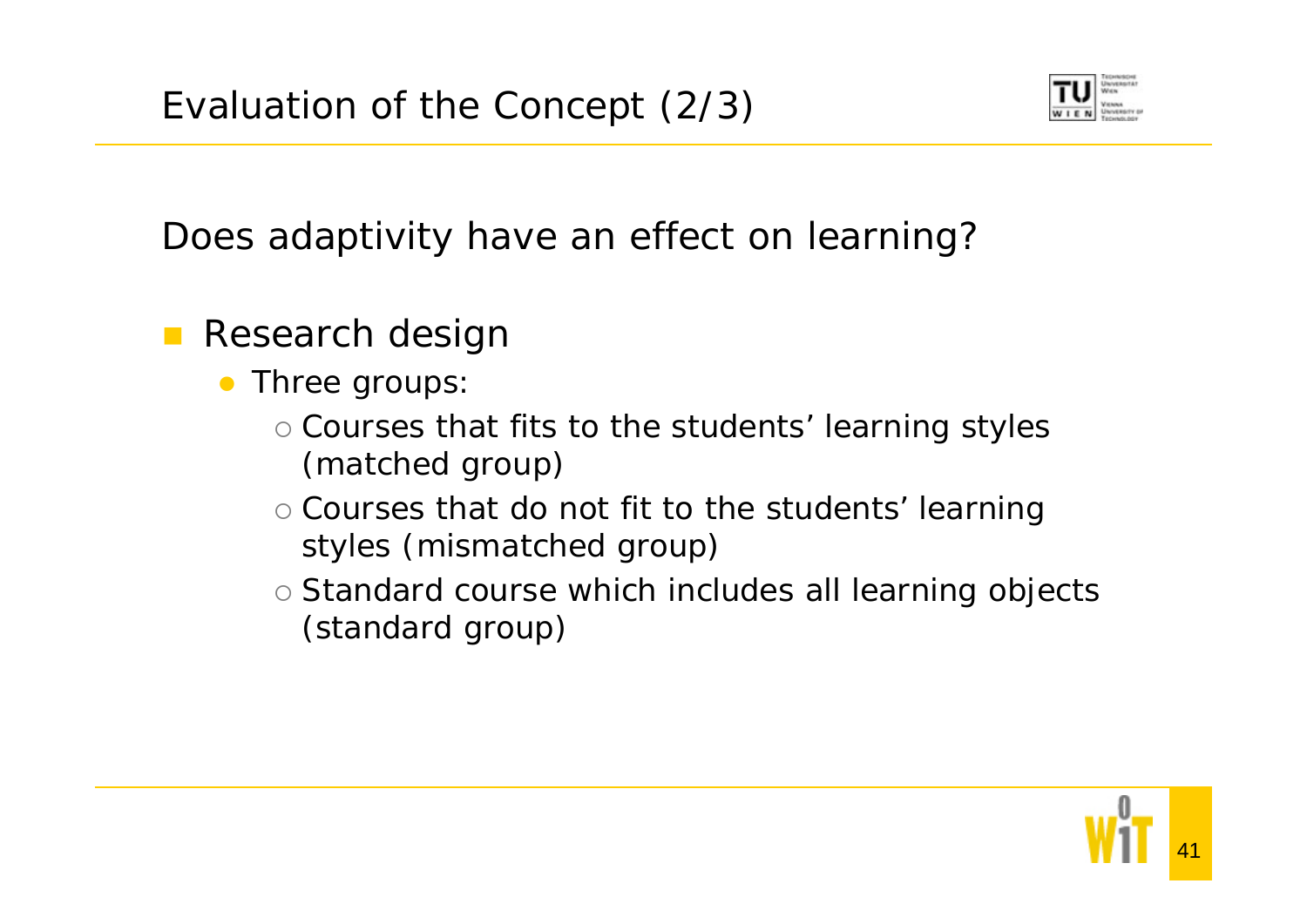

#### $\mathcal{L}^{\mathcal{L}}$ Results:

- Average score on assignments & score on final exam o no significant difference
- Time spent on learning activities
	- { Standard > Matched
	- { Mismatched > Matched
- Number of logins
	- { Standard > Matched
- Number of visited learning activities
	- o no significant difference
- Number of requests for additional LOs
	- { Mismatched > Matched
- $\rightarrow$  Students from the matched group spent significant less time in the course but achieved in average equal grades
- $\rightarrow$  Demonstrates positive effect of adaptivity

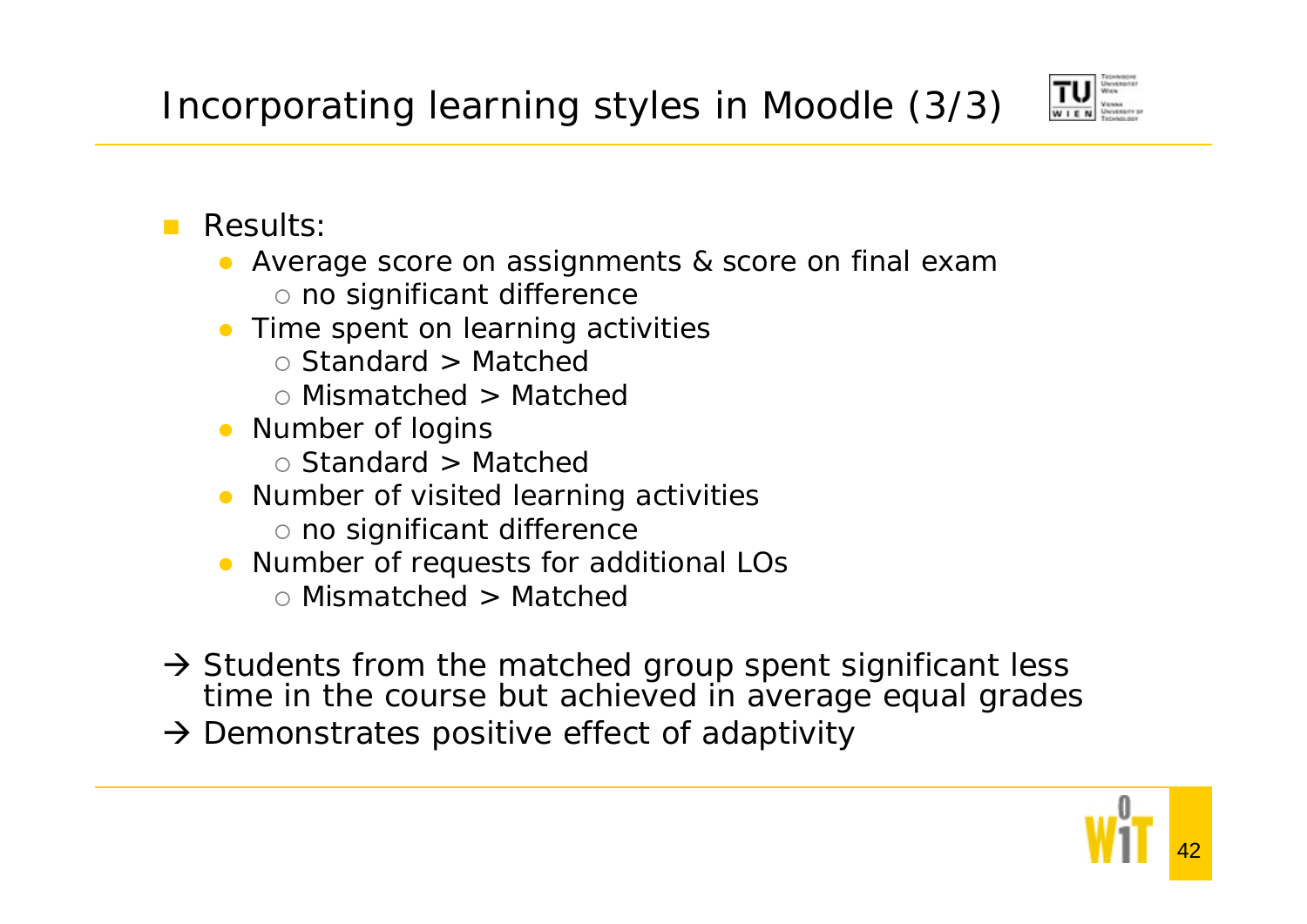

Conclusions

- Proposed a method and tool for identifying learning styles
- $\mathbb{R}^n$  Investigated the relationship between learning styles and working memory capacity
- $\mathbb{R}^n$  Developed and evaluated a concept for providing adaptive courses in LMS

Future Research Directions

- Generalising the adaptive mechanism
- **n** Combine Automatic Student Modelling with Providing Adaptivity
- **Dynamic Automatic Student Modelling**
- **The Co**  Supporting students in learning with their weak learning style preferences